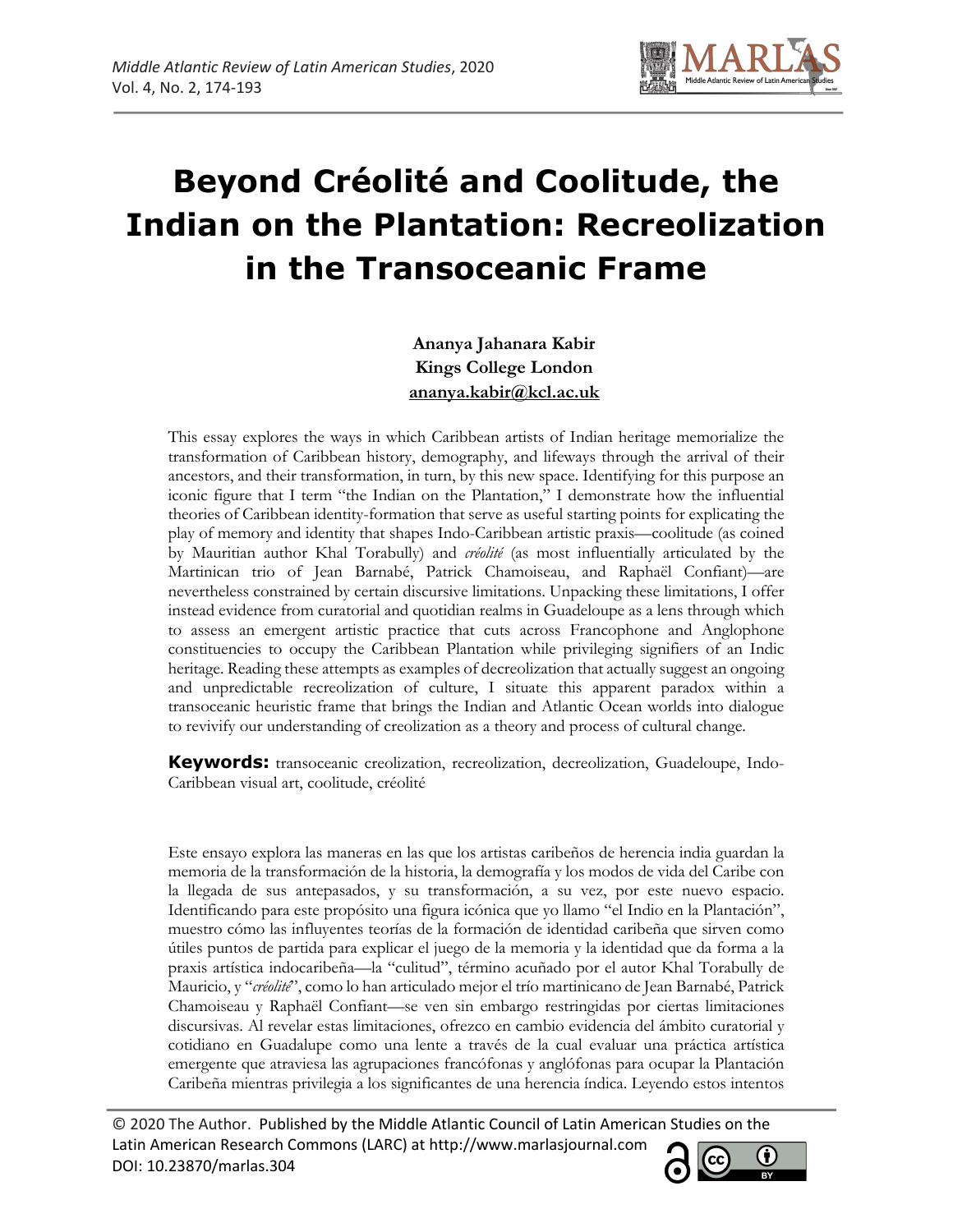#### Kabir – Beyond Créolité and Coolitude, the Indian on the Plantation

como ejemplos de descreolización que en realidad sugieren una continua e impredecible recreolización de la cultura, sitúo esta aparente paradoja dentro de un marco heurístico transoceánico que pone en diálogo a los mundos del Océano Índico y del Atlántico para revivificar nuestra comprensión de la creolización como teoría y proceso de cambio cultural.

**Palabras clave:** creolización transoceánica, recreolización, descreolización, Guadalupe, arte visual indocaribeño, culitud, créolité

> She did not wear saris no more. Calypso she liked and could wine down with the best of them. She became deaf to the melody of Krishna's flute. She chose Manny, not Lord Rama in her

> Hindu epic gone wrong. At her wedding she never once uttered Ganesh's name,

loosened the grasp of Vishnu's four hands from around her waist.

–Christian Campbell, "Curry Powder"

# **Introduction**

Within Guadeloupean visual artist Kelly Sinappah Mary's multimedia work, *Notebook of No Return*, is a painting of a woman sitting on a reed mat, the kind called in different Indian languages *chatai* (Hindi), *madoor* (Bengali), and *pai* (Tamil). Not just the mat, but the way she sits with tucked feet and her long braid of hair together declare an Indianness of posture and habitus. Yet it is as a *natte*, a Guadeloupean French Creole word, that she knows the mat, and she has rolled it out amidst the tall spears of a Caribbean cane field. The woman wears a sleeveless red vest, and her skin is covered with strange thorns. Reminiscent of a sea urchin's spikes, they suggest the difficulties of memorialization after forgetting. "Although the community she investigates is absent, hidden from mainstream culture, it is still present, active, and indefinable," declares Sinappah Mary's artistic statement. <sup>1</sup> "In her installation, she focuses on processes of domination that have torn thousands of men and women from the land of their birth and, although they were told that they could come back to India at the end of their contract, had to reconstruct their identities in the context of French, Caribbean, African, and Indian cultures." I place Sinappah Mary's deployment of "hair braiding and the use of botany and fabric, ... essential metaphoric actions for identity reconstruction in this creole context" against the woman in the poem that forms my epigraph. The same "Indian" habits she had shed are retrieved and

 $<sup>1</sup>$  Kelly Sinappah Mary's artistic statement, from which the quotes in this paragraph are taken, was given to me by the artist</sup> in personal communication, as were the linguistic details I have drawn on here. On Sinappah Mary's practice, including the importance therein of hair braiding, see Gosine 2019.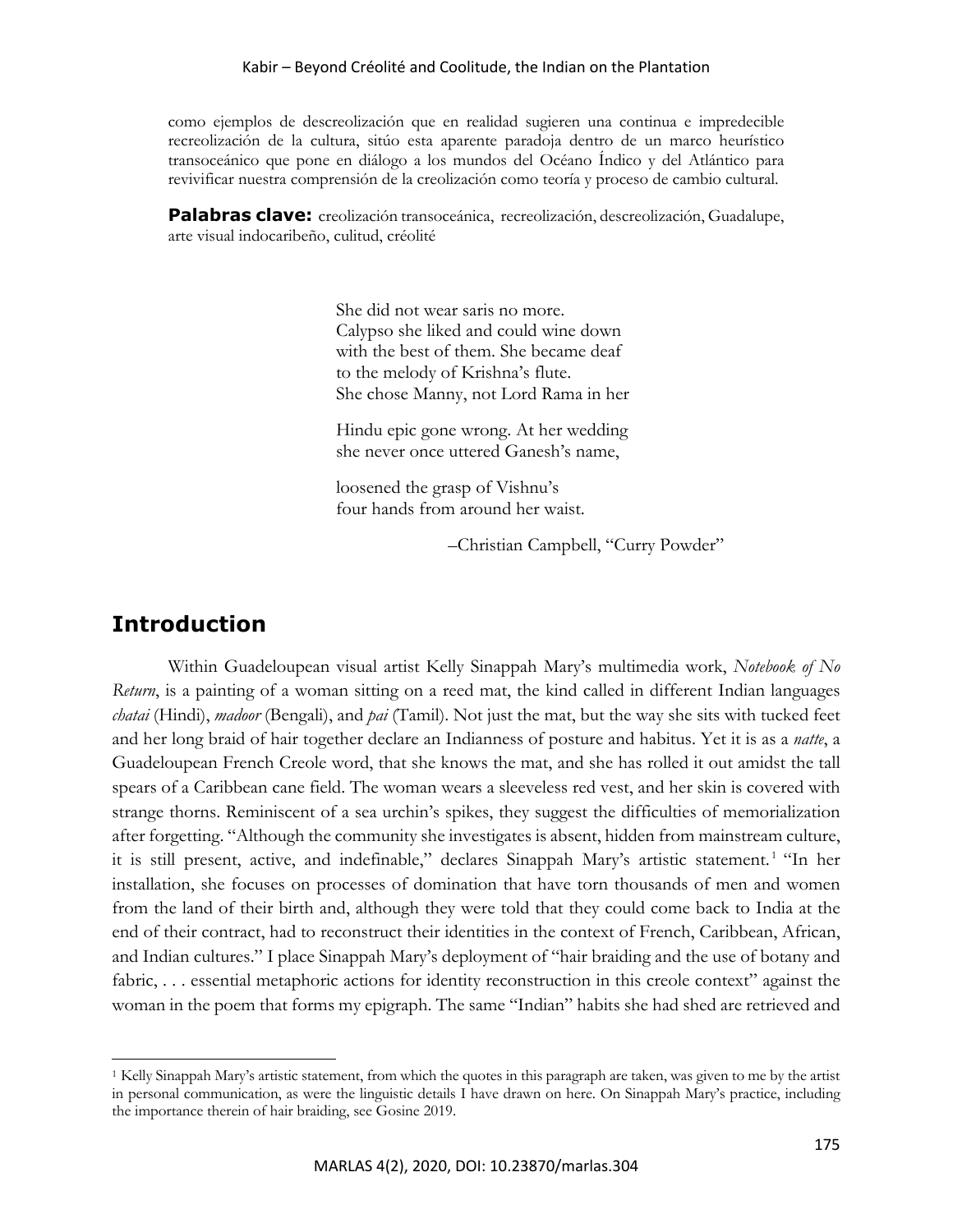memorialized in a poem by her visibly African-descended great-grandson, the poet Christian Campbell of Trinidadian-Bahamian heritage (2010, 36–37).

Between Campbell's great-grandmother Nita and Sinappah Mary's woman seated on the *natte* are several divides: of generations, languages spoken ancestrally and on arrival, and imperial and postcolonial arrangements. But together, they communicate a shared condition: that of the Indiandescended Caribbean person, identified through the appellation "coolie," who is embedded within Sinappah Mary's "creole context." This iconic figure I term "the Indian on the Plantation." The problematics of memorialization she generates arises from the disjunction between two concepts crucial for Caribbean identity discourses: coolitude and *créolité*. Contested and competing politics of memory gave rise to both créolité as a manifesto for post-Plantation Caribbean identity, and coolitude as a poetics drawing on the Indian Ocean world through which Asian populations entered the Caribbean. Coolitude and créolité both seek to recognize, albeit in different ways, the contribution of these populations to Caribbean culture and the materiality of their interaction with this space. However, in theoretical terms, neither can explicate the praxis of the Caribbean artist who foregrounds the Indian on the Plantation as foundational memory, representing her(self) as confidently occupying, on her *natte*, the evacuated Plantation that still haunts Caribbean space.

My essay considers the play of memory and as identity within the work of Indo-Caribbean artists who, like Sinappah Mary, advance an interstitial and relational praxis of belonging that wants to enfold within itself multiple positions—being Caribbean, being of Indian heritage, honoring the ancestral journeys through *kala pani* (see below), participating with other Caribbean people in a collective, yet differently experienced, being-creole. This praxis performs Indo-Caribbean belonging in that precise gap between memory and theory that coolitude and créolité conceptually (and linguistically) inscribe through their noncongruence.

I present a rationale for this figure I have identified as "the Indian on the Plantation," and explicate the discursive complications around attempts to memorialize her. To do so, I draw upon my experience of cultural politics in Guadeloupe, which I visited twice in 2018: first, in March of that year, following a conference commemorating Édouard Glissant at the University of the Antilles in Martinique, and subsequently, in May, to attend the First Festival of Coolitude, organized by Khal Torabully. With Glissant's work being the starting point for theorizing créolité, and Torabully having coined the term "coolitude," these Guadeloupean journeys exemplified for me the uneasy coexistence of certain vectors of post-Plantation memorialization, which I analyze against the conceptual elaboration of coolitude and créolité. Through this endeavor, I aim to reinstate the Indian Ocean as an unavoidable frame in considerations of Caribbean identity formation. The relationality between the Indian Ocean and the Atlantic Ocean worlds is essential to understanding the work of Indo-Caribbean cultural producers, both because of the pressures it generates and the potential it releases. Their performative reoccupation of post-Plantation space draws consciously on Indic cultural presence in the Caribbean while responding to the Caribbean's specific geography and history. The creative practice of Indo-Caribbean artists, I argue, participates in and responds to ongoing processes of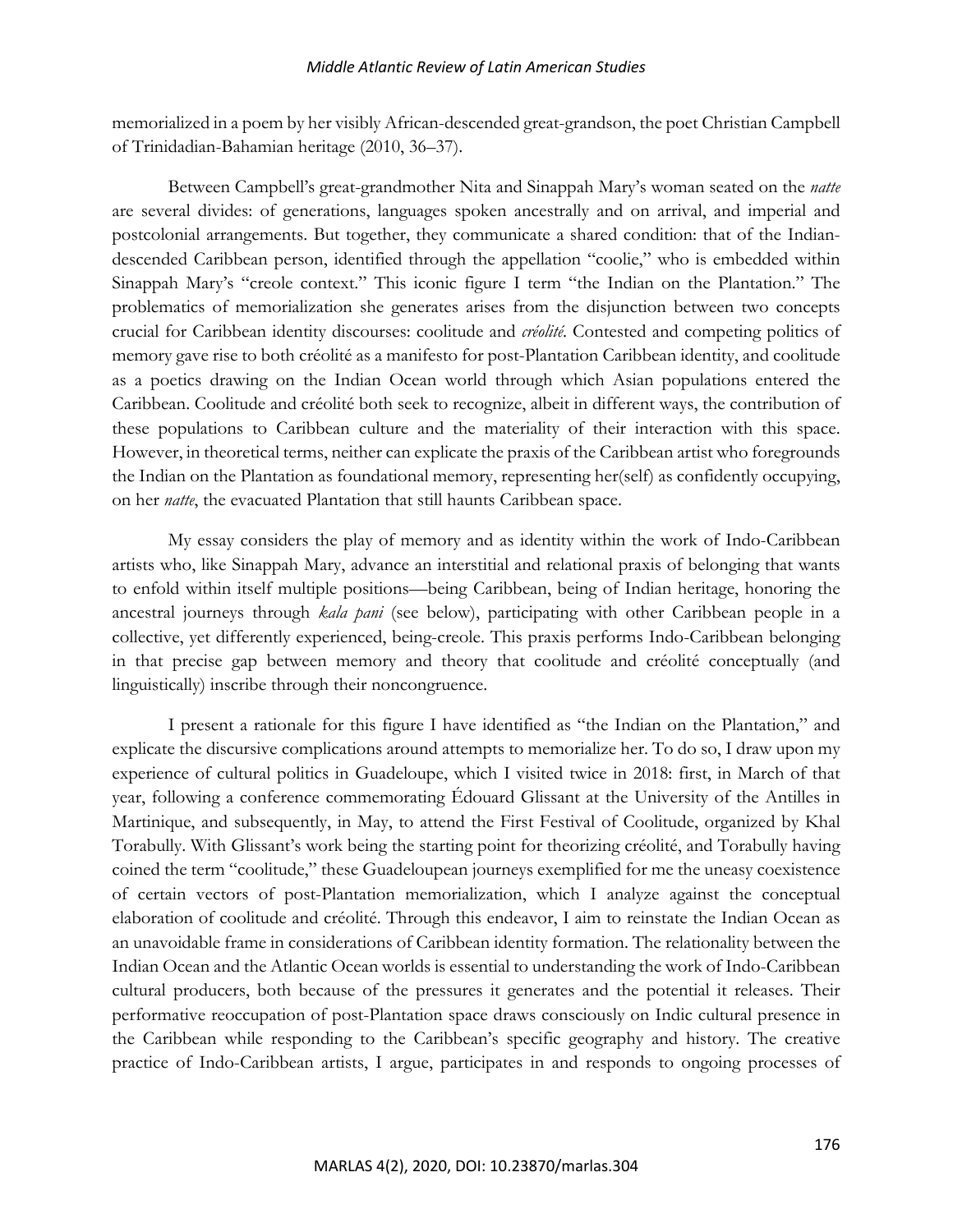creolization, decreolization, and recreolization taking place within this transoceanic frame on a quotidian level.

# **Of Calypso and Krishna's Flute**

"Ni Européens, ni Africains, ni Asiatiques, nous nous proclamons Créoles"—Not Europeans, or Africans, or Asians, we proclaim ourselves Creoles. This famous opening of *Éloge de la créolité* by Jean Barnabé, Raphaël Confiant, and Patrick Chamoiseau (1993, 13) places equal weight on all three axes of identity formation of the creole mix that they (pro)claim as their formative condition. In its tricontinental inclusivity, this pathbreaking manifesto of créolité seems *prima facie* to enfold comfortably the diverse peoples who have come to inhabit the Caribbean archipelago through the transoceanic displacement of their ancestors induced by European expansionism, colonialism, and Empire-building—as indeed the authors subsequently assert. A direct line is drawn between the Creole people of the Caribbean and créolité as shared condition and *modus vivendi*. A fundamental problem arises, however, in the simultaneity of filiation and evacuation that the structure of this sentence enacts. The thrice-emphasized "ni" (neither/nor/nor, not/not/not) is conjoined to the persistence of three mother continents that cannot be forgotten even in their disavowal. We come straight to the heart of the problematics of memorialization that créolité cannot escape: how does one praise that condition of newness that it is meant to characterize, when the highest praise that one can accord it is initiated as a three-fold evacuation rather than a plenitude? Moreover, and most pertinent to the present essay: is this tripartite pact of evacuation consensual between, and equally executed by, all parties involved? The latter question is particularly relevant to Caribbean people who claim Indian heritage and privilege that relationship in articulating their identity.

Stuart Hall's statement on "the relationship between créolité and the process of creolization" raises similar concerns (Hall 2010). For Hall, this relationship "defines the distinctiveness of Caribbean cultures—their mixed character, their creative vibrancy, their complex, troubled, unfinished relation to history, the prevalence in their narratives of the themes of voyaging, exile and the unrequited trauma of violence, expropriation and separation. These are all also, in different ways, what I would call translated societies" (2010, 29). This statement, too, ostensibly accommodates those from the Asian continent who voyaged across not one but two oceans—the Indian and the Atlantic—to enter the process of "translation" which Hall later equates to creolization. Yet the three categories—"présence africaine, présence européenne, and présence americaine"— that Hall uses to explicate creolization in the Caribbean have no lexical or conceptual space for a putative "présence asiatique." Rather, this presence is incompletely subsumed under "présence africaine." Hall admits that, as "the subterranean trace of voice of 'Africa,'" "présence africaine" is nevertheless "not always africaine in the geographical sense—for example there is the powerful presence of the East Indian communities—who belong, for the purposes of this argument, to the experience of dispossession associated with the 'présence africaine', though the relationships between these minorities is also a deeply troubled one" (Hall 2010, 30). Despite recognizing that "the designation 'African' [is] itself one of the principal sources of antagonism" (2010, 30), then, Hall does not adjust his heuristic model so as to include Asian and Indic participation within creolization.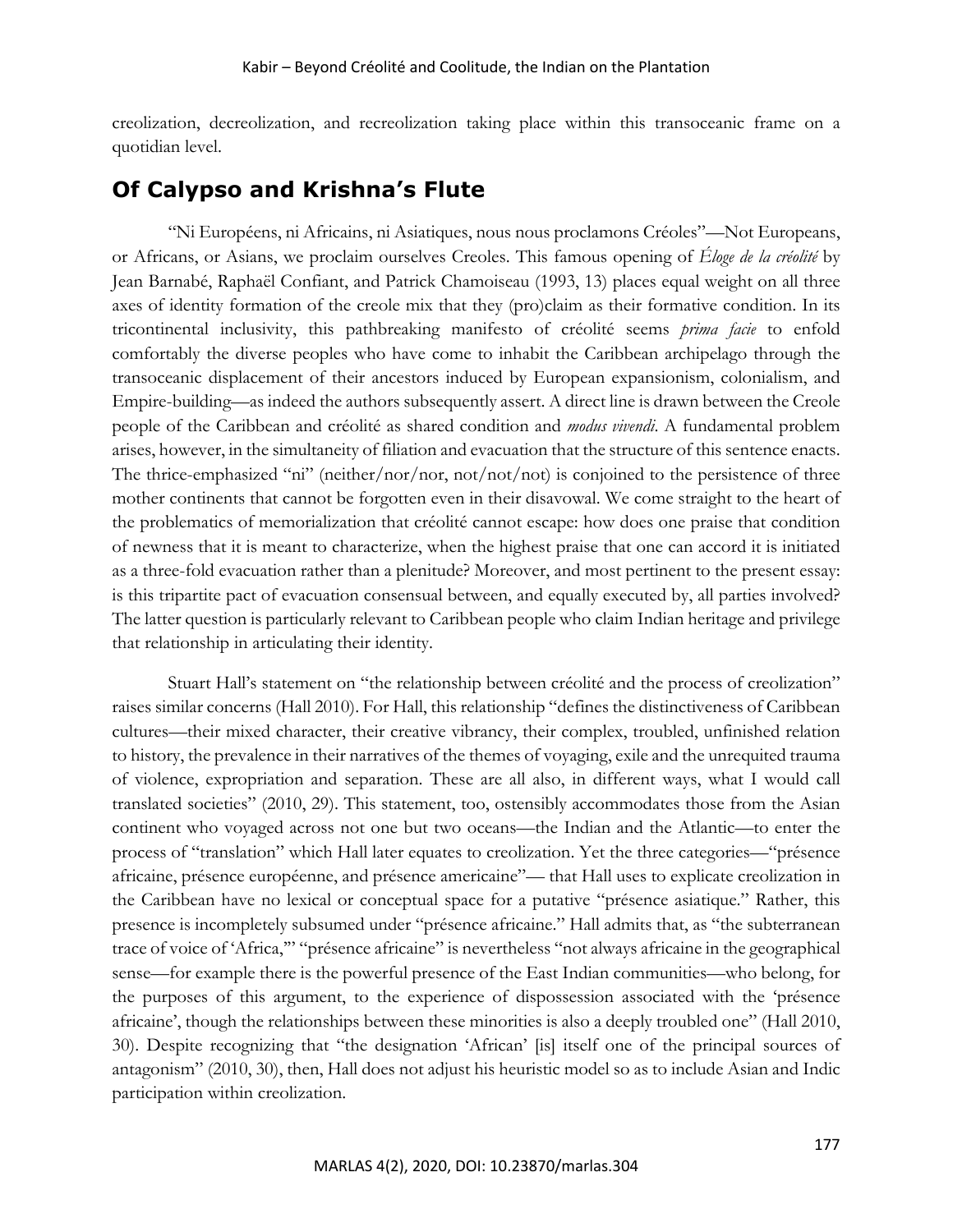Within the development of creolization as a historical and cultural theory for archipelagic worlds, there thus appears some difficulty in theorizing the place of the Indian on the Plantation and the way she occupies history, memory, and the present. Indentured workers from Asia had arrived in the Caribbean to fill the labor gap created by the abolition of slavery worldwide in course of the nineteenth century (Kumar 2017). The labor diasporas from India in particular, that were superimposed on existent African-heritage and creole populations created through enslavement (Tinker 1974), introduced substantial demographic and cultural elements to insular and littoral Caribbean populations; these, in turn, have generated specific consequences within the project of creolization that the Plantation catalyzed. Indic contributions to the creolized cultures of the Caribbean have shaped their linguistic, sonic, kinetic, and gastronomic dimensions in ways both recognized (by local populations) and recognizable (Chaudenson 2002). However, in scholarly explorations as well as in public memorialization, attention has focused on how the European and African axes of ancestral belonging and postcolonial affiliation have been surmounted, or not, in the course of becoming Caribbean. The dialectics of creolization are widely understood as involving, in the aphorism by the Jamaican choreographer Rex Nettleford (1970), "the melody of Europe" and "the rhythm of Africa." Resting on a barely-disguised Master-Slave binary that must be surmounted through the process of creolization as Hegelian synthesis, this schema excludes *ab initio* the Indic elements that entered the Caribbean at a historically later moment than the African and European counterparts.

In Campbell's poem "Curry Powder," his great-grandmother's embrace of calypso meant that she became "deaf / to the melody of Krishna's flute." Calypso here is aligned to an African-descended performative memory, which, as Gordon Rohlehr observes, "had become the vehicle that diasporic Africans, *all the children of Anansi* (my emphasis) had perceived would take them into the freedom of 'vacant interstellar space'" (2010, 173). Like Campbell, Rohlehr responds to calypso as a loaded signifier, already understood as the creolized product of "African rhythm" and "European melody" that arose through a "primal scene" of "violent expropriation and conquest as well as the site of a tabooed desire" (Hall 2010, 30). Forged through the trauma of the Plantation, it has the potential to retrieve an Afro-diasporic sacred identity that Rohlehr invokes through the trickster-divinity Anansi. Yet this potential colors his subsequent discussion of the relationship of soca pioneer Ras Shorty (Garfield Blackman) to the percussive rhythms of the predominantly Indo-Trinidadian village where he was born. By learning to "play the dholak and the dhantal and . . . experimenting with integrating these musics,"2 Ras Shorty "effect[ed] the perfect blend of calypso and East Indian rhythms while paradoxically calling for a change in "the accent of Carnival / to a groovy, groovy bacchanal" (Rohlehr 2010, 179). The "paradoxically" suggests that for Rohlehr, East Indian elements can only impact already creolized products; they cannot recalibrate *tout court* the creolization process. The tricontinental evacuation proposed by Bernabé et al. as the basis for créolité thus rests on a willful forgetting of the

<sup>2</sup> The dholak and dhantaal are percussive instruments used within Indo-Caribbean music. The dholak keeps the beat and the dhantal marks the off-beat. While the dholak has a clear genealogy that can trace it to the Indic peninsular world (and indeed is ubiquitous across South Asia and its diasporas), that of the dhantal is somewhat more mysterious, pointing to its emergence within Caribbean creolization processes—a hypothesis I develop in detail in Kabir 2016.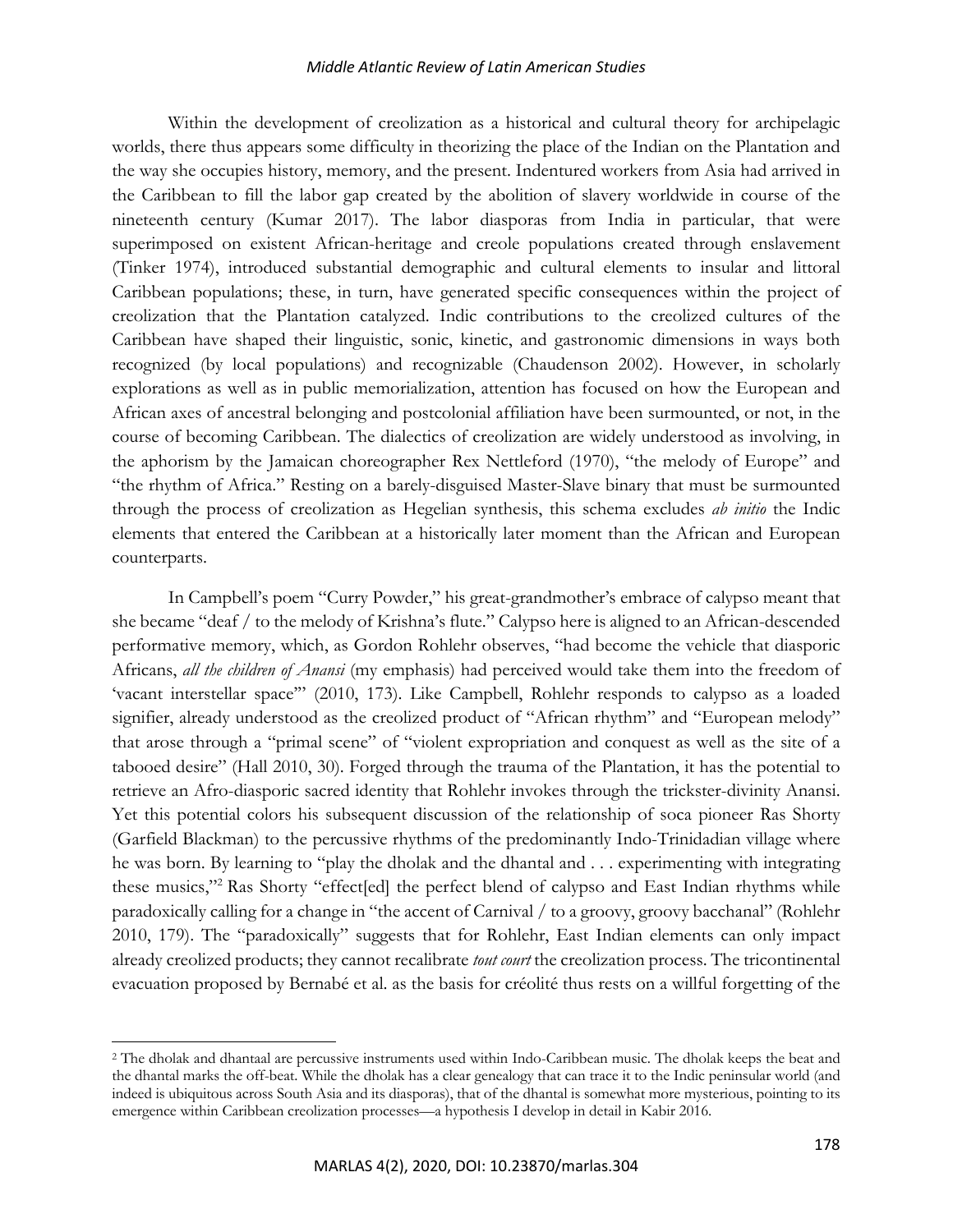Indic sacred and secular realms that are condensed in Campbell's image of "Krishna's flute."3 It reemerges in formulations such as "Indo-creole" (Ballengee 2013), with the hyphen implying a basic tension between "Indo" and "creole," and "Asian Caribbean" (Gosine 2017), which places "Asian" and "Caribbean" in a similar relationship via the necessity of a qualifying adjective.

# **Indian (Temple) on Plantation's Edge**

Within the Caribbean, a psychosocial compact maintains this symbolic charge of "Krishna's flute" at an orthogonal relationship to the dialectics of post-Plantation memorialization incessantly played out through the binary between "European melody" and "African rhythm." Instructive here are the identity and memory politics in Guadeloupe, that, together with Martinique, additional smaller islands, and French Guiana on the South American coast, constitutes one of France's overseas territories. As part of that very *département*, the French Antilles, which provoked the initial polemics around créolité, Guadeloupe suspends its population in a not-quite-postcolonial status (Haigh 2006); its civic and geopolitical participation within the "hexagonal" frame of the French mainland is offset by its geographical location within the Caribbean and its shared history with the islands closest to it (Guilbault et al. 1993, 3–19)—the smaller islands of the Guadeloupean subarchipelago, Martinique, Dominica, and St. Lucia—that regionally share the title of "Creole West Indies." A crucial yet largely sidelined aspect of that history is the arrival of Indian indentured laborers to serve the Plantation economy, whereby the French Caribbean islands became home to a largely Tamil-descended population from the South of India (Singaravélou 1990). The Francophone context impresses on Guadeloupe a compressed and complicated space within which Indianness appears constrained rather than freely maneuvered. Densely swirled into the creolizing matrix of the everyday are Tamil-derived last names, foodways, and religious practices. This is the context against which I place my experience of Guadeloupe's Memorial ACTe museum, a flagship "place of encounter" where, as its website declares: "Guadeloupians meet one another, the Caribbean and the rest of the world, [within] a catalyst for human rights and fundamental freedoms" (Memorial ACTe website, n.d.).

This vast museum dedicated to the history and memory of slavery stands on the former Darboussier estate, the largest plantation in Guadeloupe, site of significant technological innovations in sugar and rum production, and home to masters, foremen, slaves, and, ultimately, indentured laborers (Schnakenbourg 1980). Built to a prizewinning design by a local architectural firm, which was chosen, as the Memorial ACTe website clarifies, for the idea of "silver roots above a black box," it has been realized with generous funding from the European Union, a reminder of the dissonance

<sup>&</sup>lt;sup>3</sup> Here, I will draw attention to my use of the word "Indic" to suggest a shared space of Hindustani culture within which select signifiers of the sacred, be they drawn from Hindu, Islamic, or even Christian religious domains, are consciously deployed to suggest what, in the context of the tazia processions in Fiji and elsewhere, has been called "a radical potentiality" of Plantation-based expressive culture (Mishra 2008, 93). This potentiality would be called "syncretic" in old-fashioned secular discourse within the peninsular Indian context. In keeping with my understanding of the potential of the Plantation and its diasporas to undo certain divisive politics of identity rampant within that context, I prefer to call it a "creole" potential. Hence, I deliberately advance a reading of Krishna's flute as Indic rather than Hindu. Interestingly, Muslimidentified artists from the labor diasporas now settled in The Netherlands, such as poet Zuleika Sheikh and dancer and performance artist Fazle Shairmahomed, respond to a common pool of such Indic or "Hindustani" signifiers in their work of "decolonizing ritual."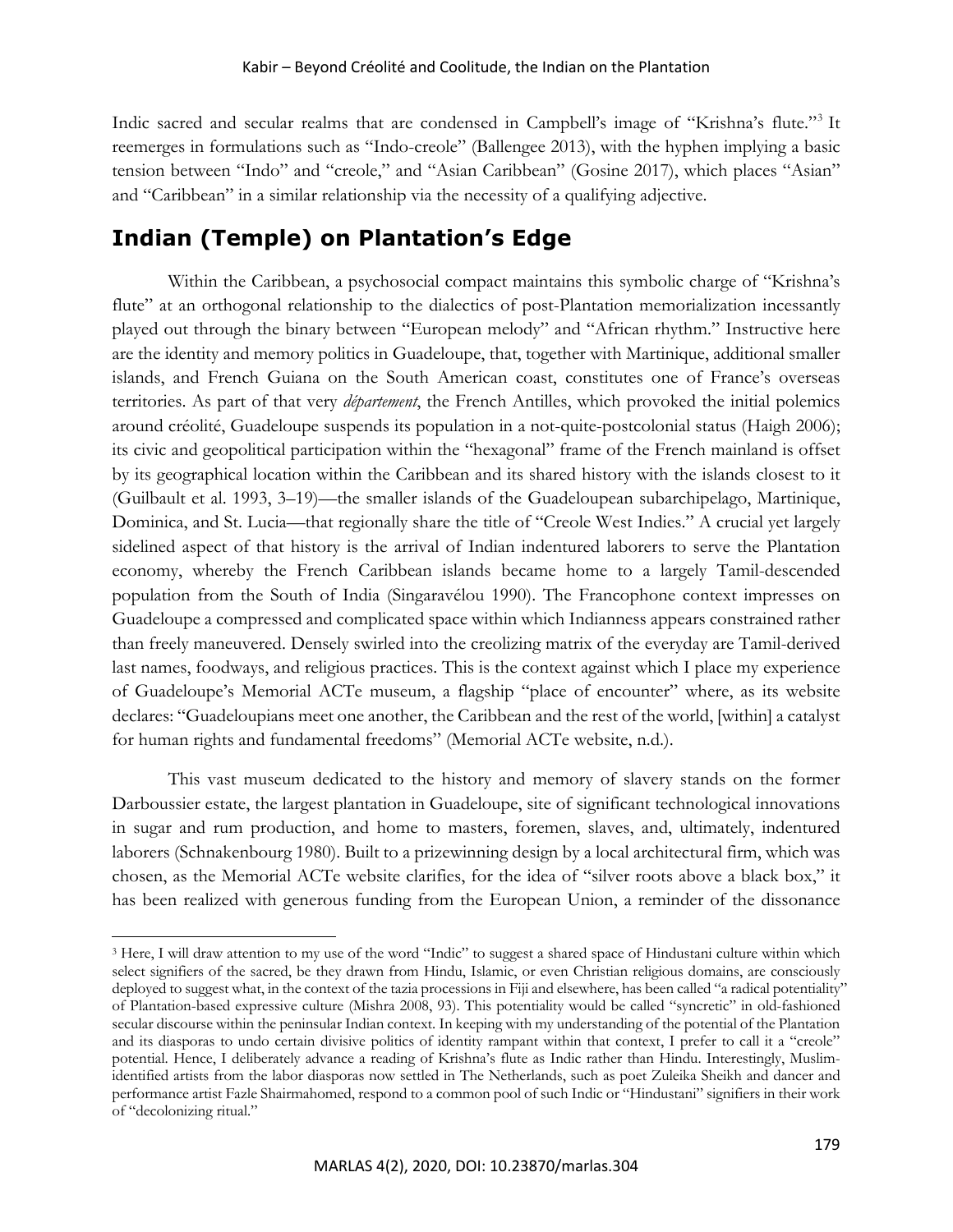between political membership of Europe and Caribbean georegional identity. The museum is a source of pride for the inhabitants of Point-à-Pitre, a desolate town scarred by traces of past uprisings against the metropole. Wherever its streets open on to the water, the horizon is blocked by cruise ships looming balefully over dwarfed and decaying Creole architecture. In contrast, the shiny, self-assertive Memorial ACTe spreads out in a dialogue with the waterfront like the mangrove trees its architecture mimics. Its restaurants offer sophisticated Creole food, and public areas are tastefully covered by muted reproductions of Plantation scenes from colonial-era illustrations. The empirical richness of the collections showcase not just the enslaved and their memorialization through art, but maroons, creole gardens, plantation organization, carnival convoys, not to speak of buccaneers, corsairs, freebooters, and filibusters. But what about the thousands of Tamil laborers who had embarked at Madras and Pondicherry to work on the sugar plantations and rum distilleries of the French West Indies?

In the very last room of Memorial ACTe, we finally discover forty little photos of indentured laborers from India on the Darboussier estate itself, together with one set of small hand cymbals (*manjira* in North India; *taalam* in Tamil). The curatorial decisions that spatially marginalize this already paltry evidence of Darbuoussier's Indian laborers replicate the clustering of the material traces of the Indian on the Plantation along its literal and symbolic edges. One such trace is a dot on the map of Guadeloupe that appears as the eye follows the coastline of its westward wing of Basse-Terre in a southerly direction: the *temple hindu* (Hindu temple) at Changy, a small settlement near the village of Sainte-Marie. This dot is one of several that can be found all over Guadeloupe and Martinique on the edges of former plantations. Venerated and understood by locals as part of creole history, they nevertheless stand apart from the outward-pointing set of references for tourists seeking the Caribbean experience of beaches, rum, and popular music genres of the Creole West Indies such as zouk (Guilbault and Rommen 2019). They are not incorporated into theories of super-syncretism that foreground the African sacred. Changy's little *kovil* (Tamil, "temple") in macaroon colors, dedicated to Mariammen, Goddess of the Tamil diaspora (L'Étang 2000; Ganesh 2010), nestles in a grove of banana and papaya trees populated by large iguanas. Its present form, architecturally transmitting a recognizable Tamil Hindu identity, dates back only to 1972. Before that, there was a chapel to the goddess and lithographs to the Black Virgin of Montserrat (L'Étang 2000, 274; Leiris, 1955). In its front courtyard stands a little shrine resting under the shade of a lambrequin fringe, the kind that overhangs Creole verandas (Waters 2020, 152–53).

Across the motorway from the temple, one encounters another cartographic dot that goes unrepresented within Memorial ACTe's galleries: the point where Christopher Columbus disembarked in 1493 and named the island "Santa Maria de Guadalupe" after the Virgin Mary of the Spanish town of Guadalupe. A bust and inscription stands in the middle of the village square, testimony to the act of renaming: "Ici Karukera devint Guadeloupe" (Here, Karukera became Guadeloupe), *Karukera* being the Carib name for the island, often used by Guadeloupeans to assert an autochthonous sense of self. This statement elides, however, the early history of the island's transformation from the Spanish possession, "Guadalupe," to the French-administered "Guadeloupe." Side by side, but separated through memorializing practices, the *kovil* at Changy and the commemorative bust to Columbus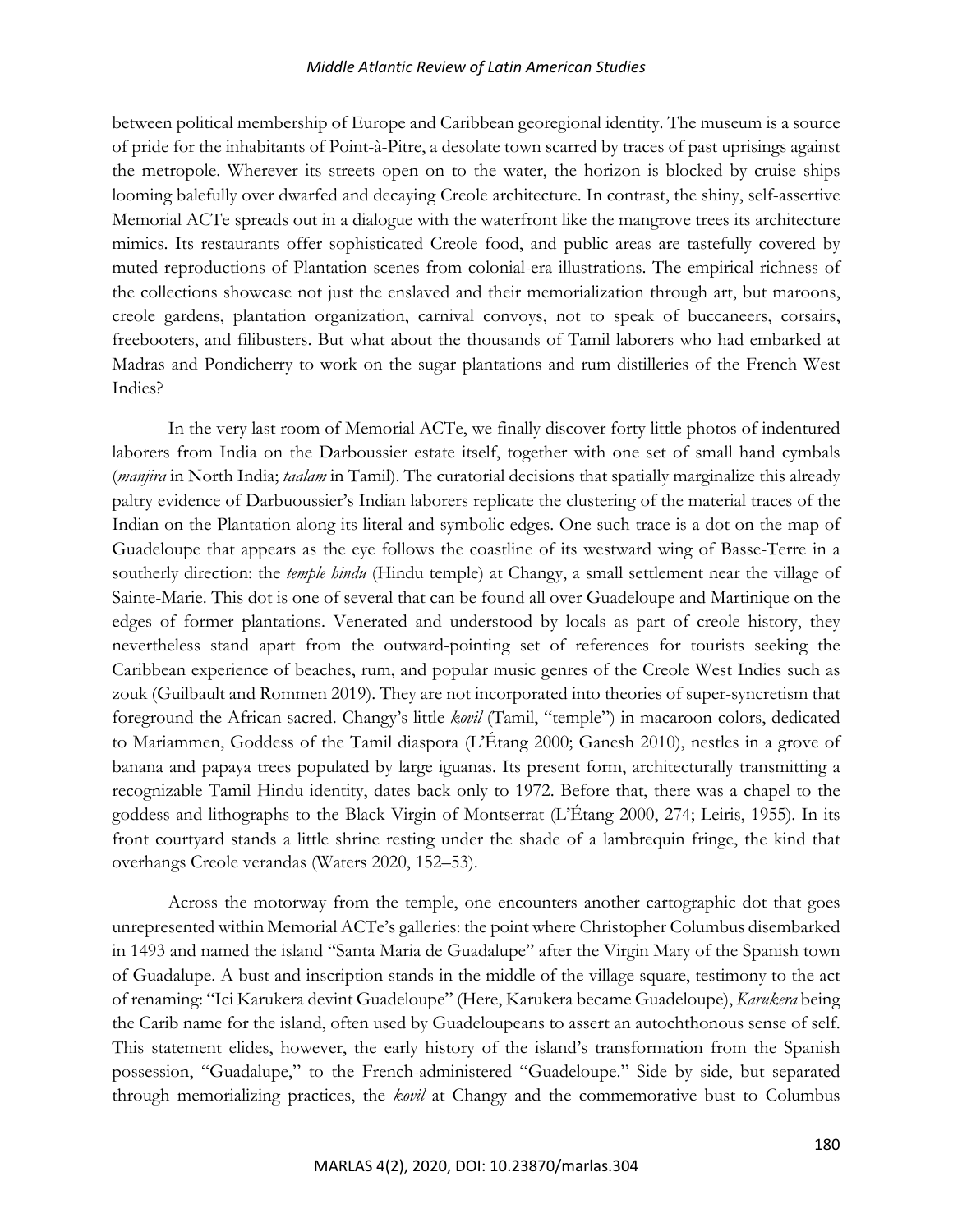bookend two moments in the Plantation's history: its commencement and its abolition. If the first escapes grand commemoration, it is because it has been so thoroughly naturalized that there is no need to prize open the memory of the Plantation to make room for it. The second moment brings us to the essential problem that I address. The *kovil* at Changy has altered the landscape, but these alterations have not penetrated and reshaped the Plantation's symbolic economy, which draws on the "primal scene" (Hall 2010, 30) involving (European) master and (African) slave. Functioning as a "foundational scenario" (Taylor 2003, 16; Kabir 2020, 4), the memory of which is reactivated through performance, the symbolic economy remains resistant to the incorporation of new *dramatis personae* after the abolition of slavery.

# *Locus solus* **and** *Kala Pani*

Glissant's presentation of the Plantation as a sealed-off space explicates this resistance to what Hall cannot even name as "présence asiatique." For Glissant, the Plantation system that "spread, following the same structural principles, throughout the southern United States, the Caribbean islands, the Caribbean coast of Latin America, and the north-eastern portion of Brazil," and was coterminous and congruent with what "Chamoiseau and Confiant call the territory of Créolité" (Glissant 1997, 63). Despite its emergence as a contact zone and its ubiquity, the Plantation remains a "*locus solus*," an enclosed place of autarchy (Glissant 1997, 67). The abolition of slavery signaled the dispersal and reconfiguration of the Plantation's symbolic economy, but it did not open up the *locus solu*s; rather, "our memory is aggravated by the void, the final sentence of the Plantation" (Glissant 1997, 72). Into this space of psychic delirium haunted by the foundational Master-Slave scenario was interjected a new player: the "coolie" from Asia, crystallized in the figure of the Indian on the Plantation.<sup>4</sup> Built on a dyadic principle of encounter, the symbolic economy was closed to this third player. Time and again, the interjected "coolie" is symptomatically pushed to the margins. Derek Walcott's *Night at the Gardens of Port of Spain* ends with daybreak and the coolie returning home with a cartload of beheaded coconuts (Walcott 1986, 67). His back turned to us, we do not see his face. Is this the Plantation's "final sentence," or is it its postscript? Either way, the poem evacuates the coolie from its center, just as we saw within the Memorial ACTe museum space.

In post-Plantation insular societies of the Indian Ocean, a different model of memorializing the Indian on the Plantation operates (Servan-Schreiber 2014): this memorialization is part of the composite national heritage and showcased grandly as such. Its public dimension is captured by the vastness of Mauritius's Aapravasi Ghat commemoration project, which, in contrast to Memorial ACTe, showcases the arrival and assimilation of Indians and other demographic groups from Asia (Swift 2007); a similar impetus fuels Réunion's commemoration site, Les Lazarets de la Grande Chaloupe (Waters 2020, 148). An Indian Ocean answer to the exclusions of créolité as a Caribbean

<sup>4</sup> The word "coolie" now has different tractions across the Caribbean, ranging from being a grave insult to a relatively neutral descriptive term for person of Asian and Indian heritage, with its connotative charge also varying according to declared (and perceived) racial identity of those using it and those for whom its being used. It has been politicized and reclaimed in different ways within academic discourse, popular culture, and literary production. It is used in this essay in full recognition of the multiplicity and complexity of the term, to alert the reader to which scare quotes have been used wherever deemed appropriate.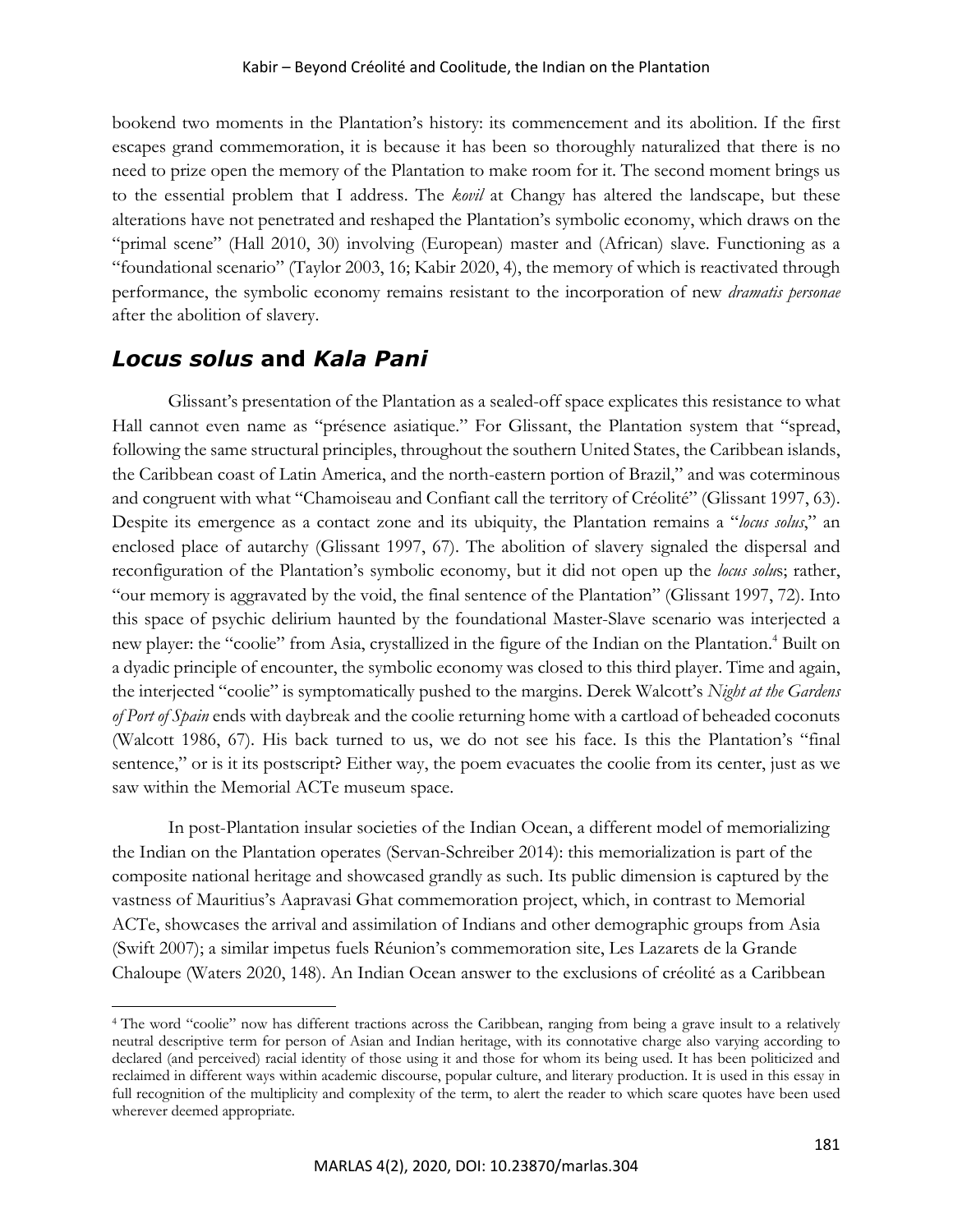identity poetics is also articulated by Françoise Vergès and Carpanin Marimoutou (2012), through their manifesto for creolized identity through *amarrage* or "moorings." From a vantage point in Réunion they "redraw the cartography of the world from the Indian Ocean viewpoint, here where France, Africa, Europe, Asia, and the Muslim worlds cross paths" (Vergès and Marimoutou 2012, 2), to present the Western Indian Ocean as a "network of meetings and exchanges [that function as] a mode of re-inscription in diversity, of thinking of globalization as a series of meetings and exchanges in a multipolar world" (14). While *amarrage* levers the Indian Ocean world as an alternative to the sealed-off Caribbean Plantation, Torabully's poetics of coolitude seeks actively to intervene therein. Torabully attempts to restructure the dyadic symbolic field, where the "coolie is only seen on the periphery of the plantation" (Carter and Torabully 2002, 183), into a triad defined by entangled memories of "master," "slave," and "coolie." Recognizing that "the coolie is out of the discourse because he is between the Master and the Slave," Torabully identifies the reduction of this third figure into an "*être sans parole* (wordless being)." Créolité perpetuates this "particular vision of the Indian descendant, who is not yet comprehended as an integral part of the Caribbean discourse" (183).

Torabully's coolitude nevertheless diverges from Vergès and Marimoutou's interest in moorings to converge, instead, with créolité's emphasis on the voyage of departure. In "The Open Boat," Glissant (1997, 5–9) had staged a lyrical return to the Middle Passage as abyss, from the horrors of the hold, to the depths of the sea, and, finally, the "panic of the new land" (7). This foundational experience sets the scene for what Glissant terms "Relation." Although the experience of the abyss made the ancestral, original victim an exception, it became "something shared and made us, the descendants, one people among others." The "shared exchange," of which "this experience of the abyss" is "the best element" (1997, 8), produces a lyricism that opens out to and accepts the world: "this is why we stay with poetry. We cry our cry of poetry. Our boats are open, and we sail them for everyone" (1997, 9). Through the voyage and the cry it unleashes, Glissant establishes the traumatic origins of créolité's opposition to the monolingual "root" and systems of "filiation" that drive the linear and classicizing tendencies of European cultures. Torabully shares Glissant's view of the voyage as founding moment, and the open boat as foundational site. Nevertheless, coolitude distinguishes itself from "the cry from the hold, this traumatic moment of a stifled utterance when the ship was leaving native Africa for the slave" (Carter and Torabully 2002, 170). It affiliates instead with a "murmur from the hold," which Torabully attributes to "the ability of the indentured to see, sometimes move, even speak when the ship was leaving native India" (170).

This murmur generated by the perception of disappearing Indian shoreline is proffered as coolitude's founding memory. But is it also the founding memory for the coolie's descendants? "Coolitude," observes Veronique Bragard, "is not based on [the] Coolie as such but relies on the nightmare transoceanic journey of Coolies" (qtd. in Carter and Torabully 2002, 15). Torabully's contribution towards theorizing the Indian on the Plantation is twofold. Firstly, his personal connection to the Mascarene islands sutures the Indian Ocean to the Atlantic world in which créolité remains anchored. Secondly, through this transoceanic perspective, coolitude foregrounds those who entered the Atlantic world through the Indian Ocean, across the infamous kala pani or "black waters"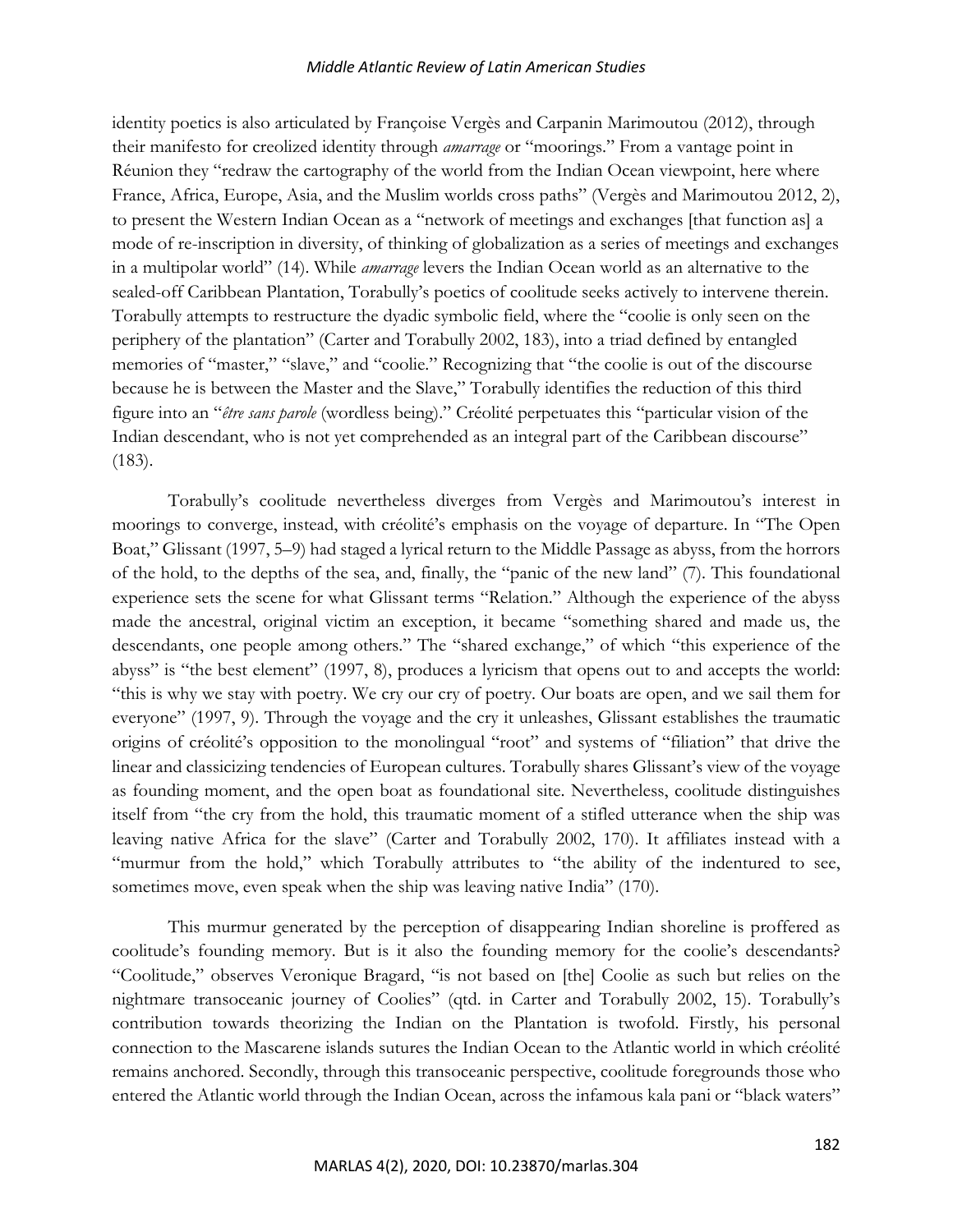(N. Mohabir 2019), and rounding the Cape of Good Hope. These are the peoples of Asia, including those who embarked from the ports of peninsular India. In Torabully's words: "[t]he sea voyage bears very strange, troublesome, muffled, and censored echoes among the Indian descendants" (Carter and Torabully 2002, 170). However, these echoes make Torabully himself claim as his ancestors neither slaves nor coolies but lascars—those freelance sailors of the Indian Ocean world who sailed of their own volition and agency. Torabully's lascar restlessness has to be reconciled with the claims to the space of the Plantation staked by those whom the master-slave binary, enacted repeatedly through the foundation scenario of Afro-European encounter, pushes into the position of the Plantation's postscript to instantiate its Glissantean "final line." Sinappah Mary's woman seated on her *natte* in the cane field suggests an Indo-Caribbean desire to be emplaced centrally, *within* the Plantation as memorializing space. To what extent can coolitude acknowledge that desire?

# **Too Creole to be Indian? The Pressure to Decreolize**

The lascar's detachment from territorial modes of belonging is challenged by the Indo-Caribbean person's need to navigate between a history of arrival and settlement in a Caribbean location, and the postcolonial politics of a globally ramified Indianness. These tensions were palpable during the International Festival of Coolitude (FIC) organized by Torabully in Guadeloupe during May 2018, which I attended on his invitation. The confrontation between coolitude's poetic and philosophical aspirations and the Caribbean praxis of the everyday, as displayed by the Indian-heritage Guadeloupean community that hosted FIC, was intensified by individual agendas and interpersonal clashes. "The festival was pretty much a 'KhalFest'," I wrote in my journal. "It was not about coolitude the concept, but about coolitude the text as authored by KT [Khal Torabully]. It revealed the limits of theory and its capitulation to the realm of the ego." Torabully had assembled academics and artists who perhaps turned out more critically disposed towards the authored text of coolitude than he had possibly imagined (Gosine 2019, 29). But the most complicating dimension was FIC's sponsorship by GOPIO (Global Organization of People of Indian Origin), which mobilizes a Hindu-dominant understanding of Indian culture and identity to facilitate business connections between Indiandescended people across the world (Hansen 2002). A contingent from India was also present, including the then-vice-chancellor of Pondicherry University and several Indians resident in Paris whose contributions to coolitude remained unclear. GOPIO's guests also included a group of women from St. Martin, representing the mercantile Sindhi diaspora whose lives straddled Mumbai and the Caribbean, and dancers and musicians from Guyana who showcased diasporic Indo-Caribbean culture at set moments during the festival.

These various groups, each with a particular claim to "India," congregated each day on the shady veranda of a spacious neo-Creole bungalow, the home of GOPIO Guadeloupe's president Michel Narayinsamy. Our (geo)political diversity manifested itself in discrete clusters that, despite the rum punch and *planteurs* offered by our host, were breached only when we gathered to serve ourselves food and eat at tables set up at one end. The women of Narayinsamy's family and the Sindhi ladies from St. Martin prepared meals on the veranda and in the kitchen that opened out onto the veranda in the Caribbean way. The menus tailored Caribbean creole cuisine to suit the perceived needs of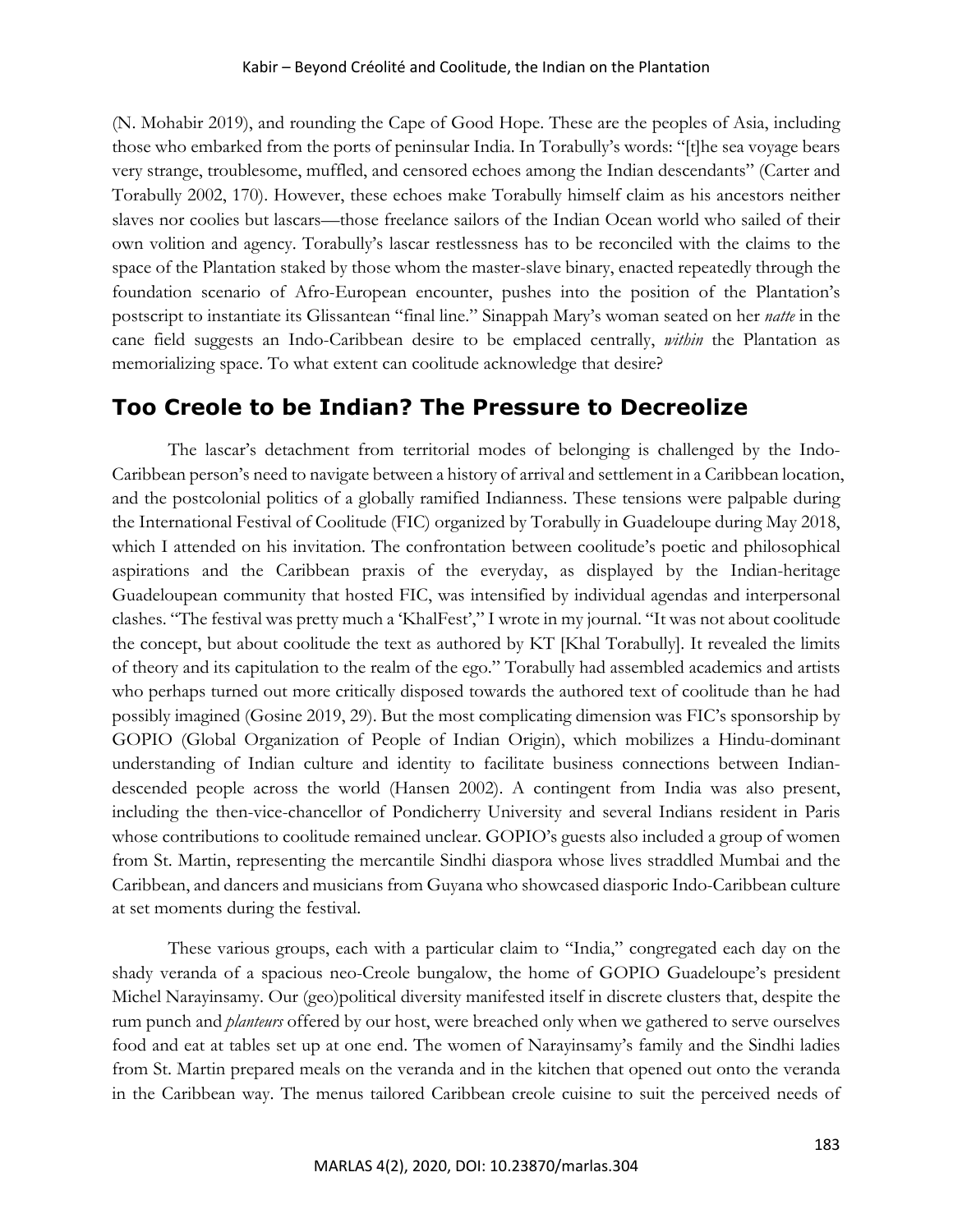guests with more direct lines of affiliation to India than our Guadeloupean hosts. They served the ubiquitous gratin of *cristophene* (a local squash), and *colombo* (creolized from Tamil *kozambhu*), though prepared with vegetables rather than the customary chicken or goat (Martín-i-Pardo 2006; Alexandre et al 2008). Conspicuously absent, too, were the *boudin* (creole sausages) and *lambi* (conch) dishes commonplace within French Antillean gastronomy. In effect, what our hosts prepared for us were versions of their everyday cuisine stripped bare of elements that had entered through the creolizing matrix, so as to bring that cuisine closer to what Hindutva (Hindu right wing ideology) declares as "Indian" (Banaji 2018; Gosine 2018, 18). The only "non-vegetarian" item that was allowed was the modern Indian tandoori chicken, as interpreted by the Sindhis, who vigorously repudiated the value of local cuisine: "Colombo?" they cried in horror when I asked if that was what they were cooking: "But that's from here!" "But where are you from then if not here?" I asked, bewildered, only to be equally flummoxed by their response: "We're from St. Martin!"

The food served at FIC revealed how new cultural and political forces destabilize the daily performance of a multilayered creolized identity. Since Guadeloupean gastronomy had already creolized by combining elements from diverse culinary cultures (Chaudenson 2002, 224–242), this attempt to re-Indianize it represents a conscious attempt at *decreolization* by the Indo-Guadeloupeans involved in FIC. Stimulated by the presence of delegates assessed as "Indians from India," the task of culinary decreolization was further outsourced to the women from St. Martin who, despite a continuous Sindhi mercantile presence in the Caribbean for over a century (Khemlani-David 1998), were deferred to because of their lived connections with Mumbai. These decisions reveal an anxiety about accessing a reservoir of Indianness tantalizingly visible on the horizon of global popular culture from which Francophone Caribbean people remain cut off by geography, language, and postcolonial politics. GOPIO Guadeloupe's partnership with Torabully was thus strategic. Mauritius's Francophone heritage and geopolitical closeness to India thanks to its Indian Ocean location (for the significance of which, see, for instance, Carsignol-Singh 2014) transformed Torabully, himself of Mauritian heritage, into a lever to raise the community of Indo-Guadeloupeans to a recognizable level of Indianness. In return, FIC could deploy the creolized nature of that community to confirm the transoceanic pertinence of coolitude, while accessing the funds provided by the local chapter of a global organization with a nativist right-wing agenda. This was, however, a difficult balancing act for the articulator of coolitude's lascar message. These ironies enveloping FIC shed light on the fraught and ever-evolving relationship between the Atlantic and Indian Ocean worlds that I am tracking here.

Indo-Caribbean communities are susceptible to Hindu and Islamic religious reformism emanating from the Indic heartland. These nativist discourses had already started reaching the Caribbean long before the Partition of India confirmed the efficacy of religion-based identity politics (Khan 2004). Although modulated by intersections of global and local forces at specific historical moments, they continue to appeal as resources for self-fashioning. The Hindu-descended Indo-Guadeloupean population attracts and is attracted by soft cultural forms, especially those amenable to remediation through popular cinema, such as music, dance, and fashion, which are the benign vectors for the spread of a Hindu right-wing agenda at once insidious and aggressive. Being firmly interlocked with casteist interpretations of Hinduism and a brahminical drive for purity that manifests itself in an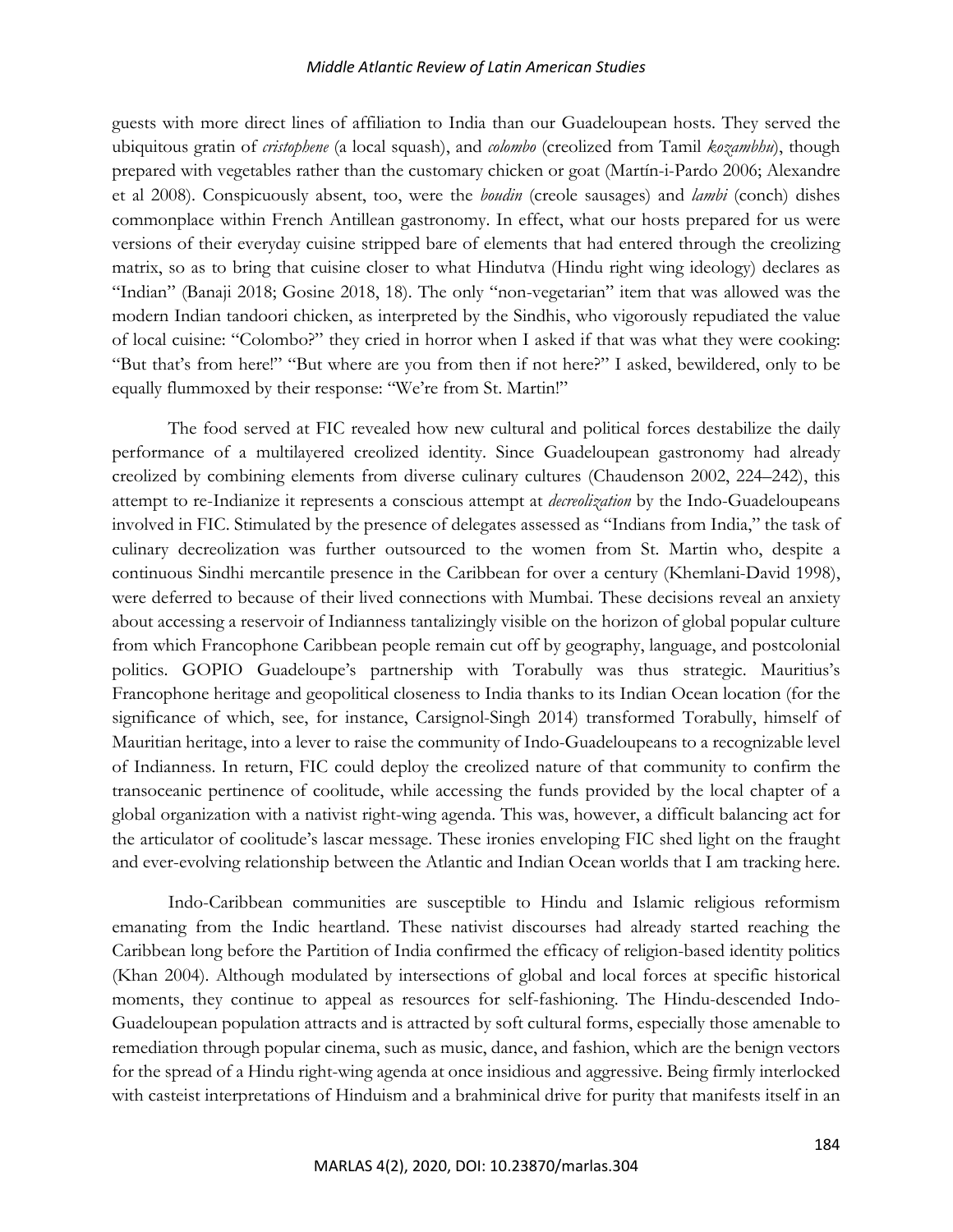ahistorical vegetarianism (Sunder 2019), these discourses are directly in confrontation with the creolized insular life-worlds of the labor diasporas from India, be those settled in the Indian or Pacific Oceans or in the Caribbean. The Guadeloupean case highlights the specific stimuli for creolization provided by French colonial and postcolonial cultural policies, as well as ad hoc decreolization measures provoked by purveyors of Hindutva agendas in the guise of cultural ambassadors. In Narayinsamy's garden, shaded by fruit-bearing trees, stands a little Creole shrine to creolized Hindu gods. They look like the Black Virgin and other Black saints adorned in the shiny stuff of diaspora and are reminiscent of what the *kovil* at Changy would have looked like before its remodeling. Now, they are accompanied by a square hearth for the practice of *yagna* (purification by fire), a rite that suggests brahminical aspirations to "purity" on the part of this Caribbean family.

# **"Coolie coolie viens": Indo-Caribbean (as) re-creolization**

The culinary alterations that the locals introduced for the benefit of their international guests assembled on Narayinsamy's creole veranda conform to visual artist Andil Gosine's observations that, in contrast to his Trinidadian family's lack of "an explicit, strong reverence for India," more recently, even "as India itself became an economic superpower, there seemed to emerge a fascination with Indianness that is premised on an authentic version of it existing in the subcontinent, one that keeps others in the diaspora beholden to it" (qtd. in R. Mohabir 2017). In the face of this "authentic India" localized within the space of India, even though this localized authenticity is one that globalization relentlessly circulates through the fantasy channels of Bollywood, the strange shame of feeling not "Indian enough" compounds the psychic confusions generated by the incomplete assimilation of the "coolie" into the historical process of creolization that corresponds to Plantation as matrix for the Caribbean's collective imaginary. Gosine titled an ambitious collaborative art project "Coolie Coolie Viens" in reference to a Trinidadian taunt hurled at its Indian-descended population: "coolie, coolie, come for curry" (Gosine 2018). Writing about this project, Trinidadian author Ramabai Espinet asks: "Why must coolies come for curry? Who is producing the curry and offering the invitation/command? What does curry signify? Is there really an inversion?" (2018). Answers lie in Caribbean cuisine being one of the cultural arenas where Asian, African, and European elements enter in more or less equal measure to generate and sustain the creolizing process. Yet "curry" remains here a boundary-defining element. It can be pulled out of creolization at any point to highlight, retrieve, or simply assert Indianness: hence both the insult and its artistic recuperation; hence, too, Campbell's use of "curry powder" as the title of a poem on his Indian great-grandmother who determinedly shed identifiable signifiers of Indian culture.

Such boundary-defining signifiers of Indianness cut across different sectors of the Caribbean imaginary, suturing Anglophone and Francophone Indian-descended people together in a praxis of reconciliation—to each other as well as to their interpretations of India and Indianness. A cumulative response emerges that can enable us to detect trends and preferences on a collective level, as exemplified by Gosine's "Coolie Coolie Viens." Running through the work it showcases are recurrent emphases on certain objects and habits that define the meeting of the transoceanic Indian and the local Caribbean and the ways in which a new modus vivendi develops through the attempt to balance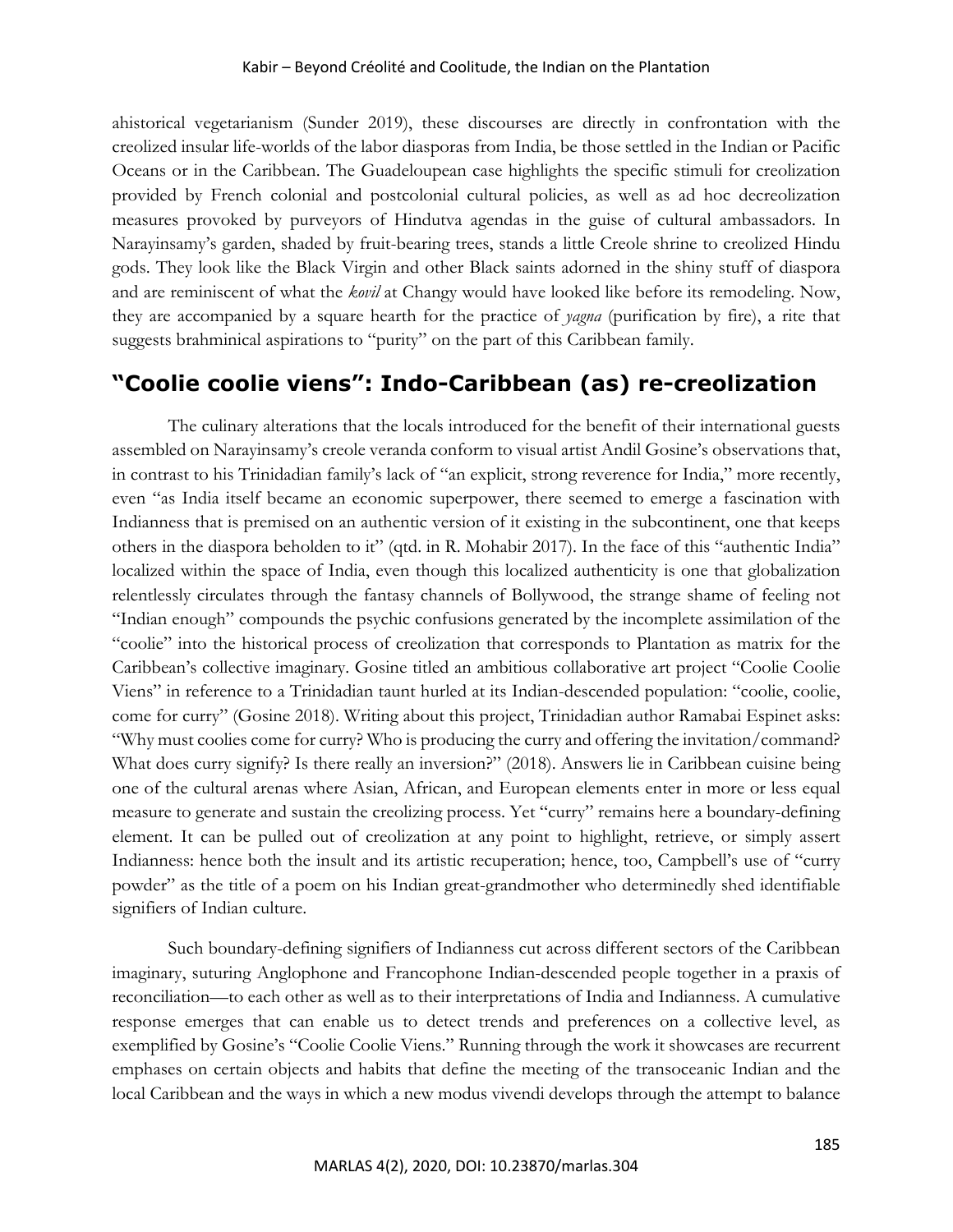both dimensions. An illustrative example is Gosine's inclusion of the work titled "Le bébé Krishna bleu" by Trinidadian artist Wendy Nanan (Bagoo 2018). This baby Krishna with signature blue skin sports a miniature cutlass as coronet and jauntily-tossed scarf; he holds a croissant in one hand and conch shell in another. The transformed cutlass references Gosine's own artistic transformation of this implement for cane cutting that is also associated with Indo-Caribbean domestic violence (Trotz, 2018, 224). In contrast, the conch shell, used for Hindu worship as well as within *Abeng*, the practice of using it to sound early warning signals and calls to resistance amongst maroons (especially in Jamaica), enables a fortuitous conflation of Indo- and Afro-diasporic sacrality and as resistance together with a ubiquitous element of the Caribbean biosphere. It reminds us of the "conch shell's moan" with which Walcott (2014) opens *Omeros*, even as the cutlass coronet takes us back to the labor on the plantation and its endemic psychosocial toll on Caribbean masculinity (Barriteau 2004). Can Krishna and Anansi share a Caribbean sacred imaginary of which the conch shell is a metonym, even as they must share the devastating burden of the cutlass? Indeed, "Conch Shell," a 2020 soca collaboration between Iwer George, Skinny Fabulous, and Machel Montano, would seem to suggest so.

Like Sinappah Mary's depiction of the cane field on which the Indian woman sits, the cutlass presents Caribbean identity as the inheritance of deracination and wounding, as well as transformation of that trauma through the creative mobilization of available resources, including working the land. What the conch shell additionally indicates is the search for elements within the Caribbean environment that can simultaneously evoke Indic cultural specificities transported through the transoceanic passage. Importantly, these elements need not be autochthonous. Indeed, more often than not, they became part of the environment after also having been transplanted here in the course of colonialism and empire building. Instructive here is Gosine's work "All the Flowers," in which he "recreates the Ixora—a flower that is as commonplace as grass in Trinidad but is actually not indigenous to the Caribbean. The Ixora came with the indentures" (R. Mohabir 2017). Another multivalent signifier of both the journey to the Caribbean and the medium through which that journey was made is water itself. Whether the Atlantic Middle Passage or the transoceanic journey across the Indian and Atlantic oceans, all those who crossed the ocean(s) and their descendants share a foundational response to water. But there is an Indic relationship between sweet and salt waters, and between sacred rivers and tabooed oceans, that the memory of leaving the Gangetic plains to cross the kala pani must negotiate (Torabully 2018). In "Our Holy Waters, and Mine," Gosine's mixed media and performance piece within "Coolie Coolie Viens," mason jars filled with water are labeled with the names of waterways traveled by his ancestors in course of the long journey from their village to the Caribbean (Espinet 2018). The work also includes another identical set of jars, labeled with waterways from cities worldwide in which Gosine has lived. This iterated structuring of memories on personal and collective levels reflects the praxis of identity through their interpenetration.

Of these various signifiers of Indianness that Caribbean artists—whether identifying as Indo-Caribbean or not—reach for while working through the relationship between the particular, the collective, the shared, and the separate(d), the most potent remains the sari. If women of Campbell's great-grandmother's generation shed the sari, their descendants today have picked it up anew to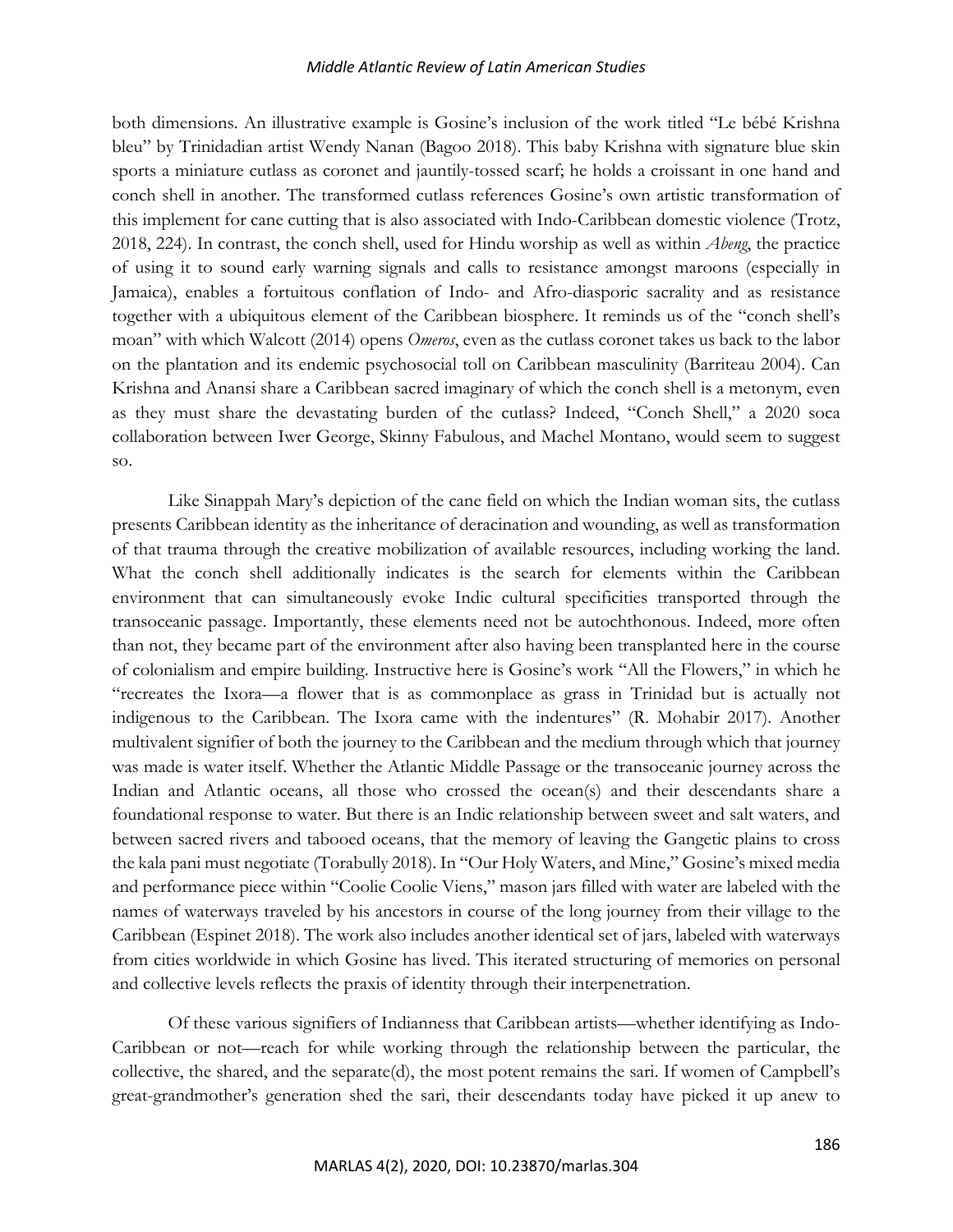#### Kabir – Beyond Créolité and Coolitude, the Indian on the Plantation

unravel through it their layered identities.<sup>5</sup> For instance, Gosine's piece "Hoodie" for "Coolie Coolie Viens" cuts up a sari and reassembles it into a hooded sweatshirt. An act of violence and desecration is simultaneously one of recreation and innovation. As Caribbean artist Marsha Pearce recognizes, this duality is precisely that which Rex Nettleford has called "the awesome process of 'creolization with differing elements now coalescing, now separating, now being assimilated, now resisting, now counterresisting in a dynamic contradictory relationship that produce[s] agony but also new life'" (Pearce 2018, 9; Nettleford 2003, xvi). This formulation by Nettleford contrasts to his aphoristic and, therefore, more frequently invoked summary of Caribbean creolization as the encounter between "European melody and African rhythm" (1970). As I argued earlier in this essay, his turn there to the Master-Slave binary excluded *ab initio* the involvement of the Indian of the Plantation within the creolizing matrix. However, the alternative approach articulated within the quote picked up by Pearce moves away from binaries and dualities to recognize a fluid and open-ended model of creolizing culture. As confirmed by its deployment within an essay on Gosine's "Coolie Coolie Viens," it is this model that can begin to accommodate a transoceanic reimagining of Caribbean creolization. Through it, we can interpret the Indo-Caribbean urge to decreolize in order to assert a specific history of arrival and adaptation, as acts of *recreolization* within more dynamic and long-term cultural processes.

# **Decreolization as Recreolization**

This specific history of the arrival in the Caribbean of its Asian-heritage populations predicates what I called at the start of my essay its expanded transoceanic frame. What I have proposed, therefore, is an opening out of the Atlantic rim within which Caribbean identity-formations are commonly emplaced, by linking it to those journeys of diaspora that commenced in the Indian Ocean space. This expanded theatre for collective memorialization is more than a geographic sleight of hand; it offers us epistemic solutions for the literal double bind of the Master-Slave binary which, as I have demonstrated in the earlier sections of the essay, superimposes itself on the ratiocinative pathways of even the most radical of Caribbean thinkers. Torabully's concept of coolitude gives us tools through which the binary can be dislodged by acknowledging the libidinal readjustments demanded by the entry of new dramatis personae into the post-Plantation symbolic economy, and the Middle Passage placed in dialogue with kala pani. Yet coolitude, like créolité, remains epistemically imprisoned by linguistic limitations. As concepts whose morphological structure draws directly on nominal/adjectival categories, the "coolie" and the "creole," they cannot capture the dynamism of process. Moreover, créolité's reliance on binary formulations forecloses the participation therein of the history of indenture, while coolitude's privileging of the journey forecloses the consequences of arrival. Finally, neither concept can accommodate the seductive pull of the politics of populism and nativism that have gained traction globally in the past few decades, as they emanate from the Indian heartland.

<sup>5</sup> It should be clarified that "sari" here refers back to Campbell's quote and Gosine's artwork. In my use, it stands in for a range of Indian women's outfits that rely, like the sari, on a piece of cloth that passes from the waist diagonally upwards to cover the breasts and is secured over one shoulder. This cloth can, for instance, appear as the "odhni" or "dupatta," paired with a long gathered skirt "ghagra" or "ghagree." Like the Bhojpuri language, these outfits have also become marginalized or regionalized within peninsular South Asia while continuing to have validity and recognition as part of the Indo-Caribbean heritage.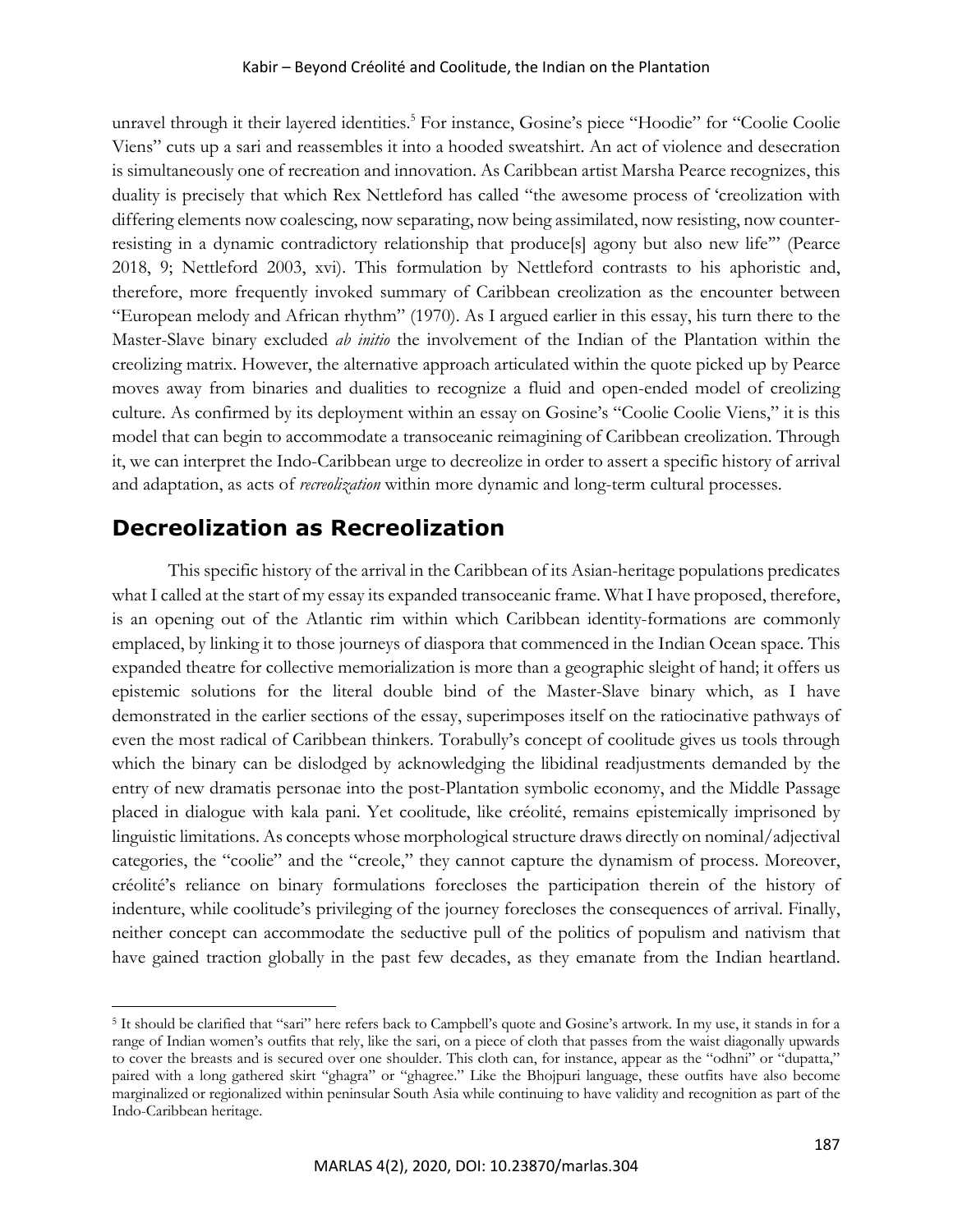However antithetical to more inclusive politics and philosophies, these trends must be accepted as competing consequences of the Caribbean's emplacement within transoceanic and not merely Atlantic histories.

I have responded to these complications by returning to creolization as process. This term already possesses a linguistic advantage through its mobilization of the "–ize" suffix to push the noun "creole" into a verb "creolize." I extracted further epistemic possibilities from this advantage through reading quotidian and artistic attempts at restoring Indianness within a Caribbean praxis of culture, as a "decreolization" which effectively generates "recreolization." To reconsider decreolizing impulses as recreolization is only a paradoxical move if we ignore the potential within creolization itself as a process and theory of cultural formation under duress. *Innovative adaptability* is a fundamental characteristic of creolized culture, and creolized cultural products must be assessed for their perpetual renovation rather than for their retention or preservation of those elements. Using creolization as a barometer to understand how cultures change where contact occurs under extreme conditions of inequality, we lever analysis away from concerns with sources, origins, and authenticity to probe the conditions and consequences of creolization. To then understand as decreolization the attempts to lift an Indo-Caribbean identity out of a differentially creolized cultural landscape and to affiliate across that landscape is merely the first analytical step; the next is the incorporation of these attempts into a fractal understanding of creolization within which recreolization is necessarily enfolded. Through this double move we can, on the one hand, destigmatize such attempts as somehow betraying an essential "Caribbeanness," even while unlatching them from epistemic reliance on a territorial understanding of Indianness. In this way, responding to Michel-Rolph Trouillot's understanding of creolization as "a miracle begging for analysis" (2006, 1), we then open the door to recreolizing even what "Indianness" can mean within the transoceanic frame.

# **Acknowledgments**

This article draws on research fieldwork funded by the ERC advanced grant "Modern Moves," which I directed from 2013–2018. For help, collegiality, and companionship of different kinds invaluable to its completion, I thank Elina Djebbari, Ari Gautier, Andil Gosine, Khal Torabully, and Kelly Sinappah Mary.

**Ananya Jahanara Kabir** is Professor of English Literature at King's College London and the cofounder, with Franco-Tamil author Ari Gautier, of the cultural platform Le thinnai kreyol. She is writing a monograph on "Alegropolitics: Connecting on the Afromodern Dance Floor." Her new research project is on Creole Indias.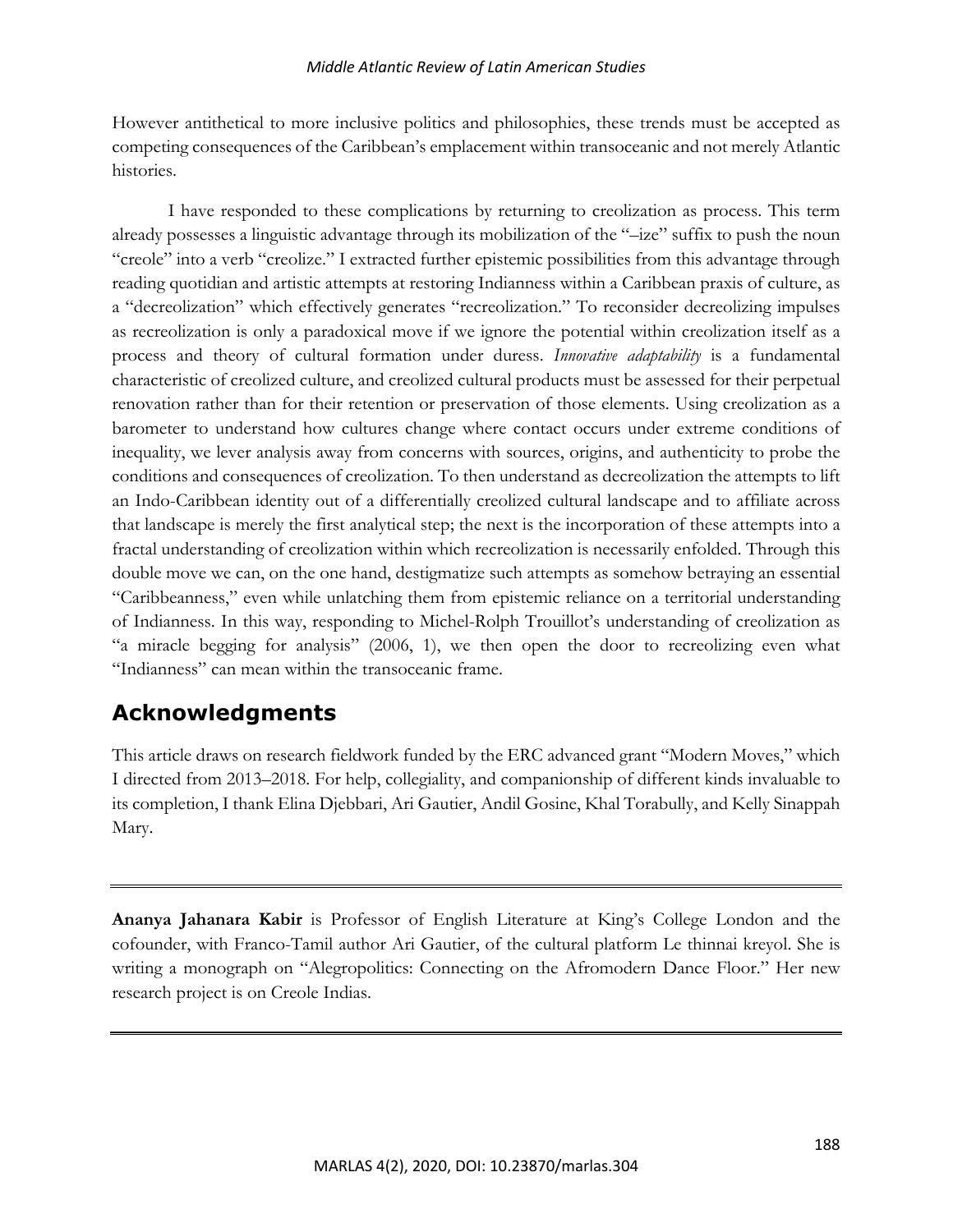# **References**

Alexandre, G., S. Asselin de Beauville, E. Shitalou, and M. F. Zebus

2008 "An overview of the goat meat sector in Guadeloupe: conditions of production, consumer preferences, cultural functions and economic implications." *World* 10 (5): 2–5.

## Bagoo, Andre

2018 "Le bébé Krishna Bleu." In *Coolie Coolie Viens*, edited by Andil Gosine, 73–77. London, ON: McIntosh Gallery, Western University.

# Ballengee, Christopher L.

2013 "From Indian to Indo-Creole: Tassa Drumming, Creolization, and Indo-Caribbean Nationalism in Trinidad and Tobago." PhD dissertation. University of Florida.

# Banaji, Shakuntala

2018 "Vigilante Publics: Orientalism, Modernity and Hindutva Fascism in India." *Javnost-The Public* 25 (4): 333–350.

# Barriteau, Eudine

- 2004 *Interrogating Caribbean Masculinities: Theoretical and Empirical Analyses*. Mona: University of West Indies Press.
- Bernabé, Jean, Patrick Chamoiseau, and Raphaël Confiant 1993 *Éloge de la créolité*. Paris: Gallimard.

## Campbell, Christian

2010 *Running the Dusk*. Leeds: Peepal Tree.

Carsignol-Singh, Anouck

2014 « L'Inde et la production de l'indianité à Maurice." In *Indianité et créolité à l'île Maurice,* edited by Catherine Servan-Schreiber, 47–74. Purusartha 32. Paris: EHESS.

Carter, Marina, and Khal Torabully

2002 *Coolitude*. London: Anthem Press.

# Chaudenson, Robert

2002 *Creolization of Language and Culture*. London: Routledge.

## Espinet, Ramabai

2018 "Andil Gosine: *Coolie, Coolie Viens*." *Pree: Caribbean Writing*. https://preelit.com/2018/11/15/andil-gosine-coolie-coolie-viens/.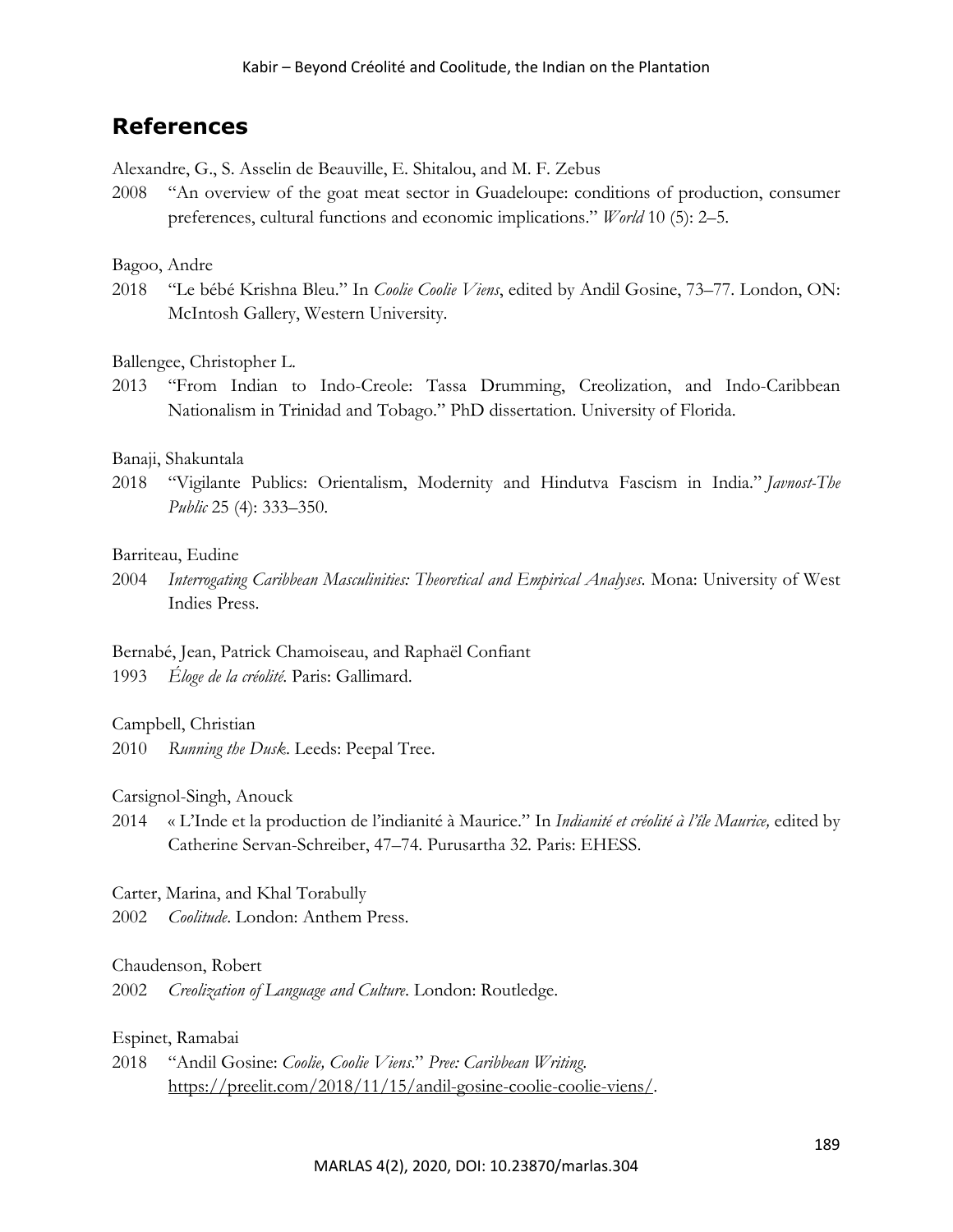#### Ganesh, Kamala

2010 "Beyond Historical Origins: Negotiating Tamilness in South Africa." *Journal of Social Sciences* 25  $(1-3)$ : 25-37.

Glissant, Édouard

1997 *Poetics of Relation*. Ann Arbor, MI: University of Michigan Press.

#### Gosine, Andil

- 2017 "Visual Art after Indenture: Authoethnographic Reflections." *South Asian Studies* 33 (1): 105– 112.
- 2019 "*Désir Cannibale*: Kelly Sinnapah Mary's *Notebook of No Return*." *Asian Diasporic Visual Cultures and the Americas* 5 (1–2): 11–30.

Gosine, Andil, ed.

2018 *Coolie Coolie Viens*. London, ON: McIntosh Gallery, Western University.

Guilbault, Jocelyne, and Timothy Rommen, eds.

2019 *Sounds of Vacation: Political Economies of Caribbean Tourism*. Durham, NC: Duke University Press.

Guilbault, Jocelyne, Gage Averill, Edouard Benoit, and Gregory Rabess

1993 *Zouk: World Music in the West Indies*. Chicago: University of Chicago Press.

## Haigh, Sam

2006 "Theorizing the 'Not Quite' Postcolonial: Politics, Psychoanalysis and French Caribbean Writing." *Journal of Romance Studies* 6 (3): 127–135.

## Hall, Stuart

2010 "Créolité and the Process of Creolization." In *The Creolization Reader*, edited by Robin Cohen and Paola Toninato, 26–38. London: Routledge.

## Hansen, Thomas Blom

2002 "Diasporic Dispositions." *Himal South Asia* 15 (12): 12–20.

## Kabir, Ananya Jahanara

- 2016 "The Dhantal's Irreverence: Off-beat as the In-Between Time of Indenture." In *Social and Cultural Dimensions of Indian Indentured Labour and its Diaspora*, edited by Maurits Hassankhan et al., 305–316. New Delhi: Routledge.
- 2020 "Circum-Atlantic Connections and their Global Kinetoscapes: African-Heritage Partner Dances." *Atlantic Studies: Global Currents* 17 (1): 1–12.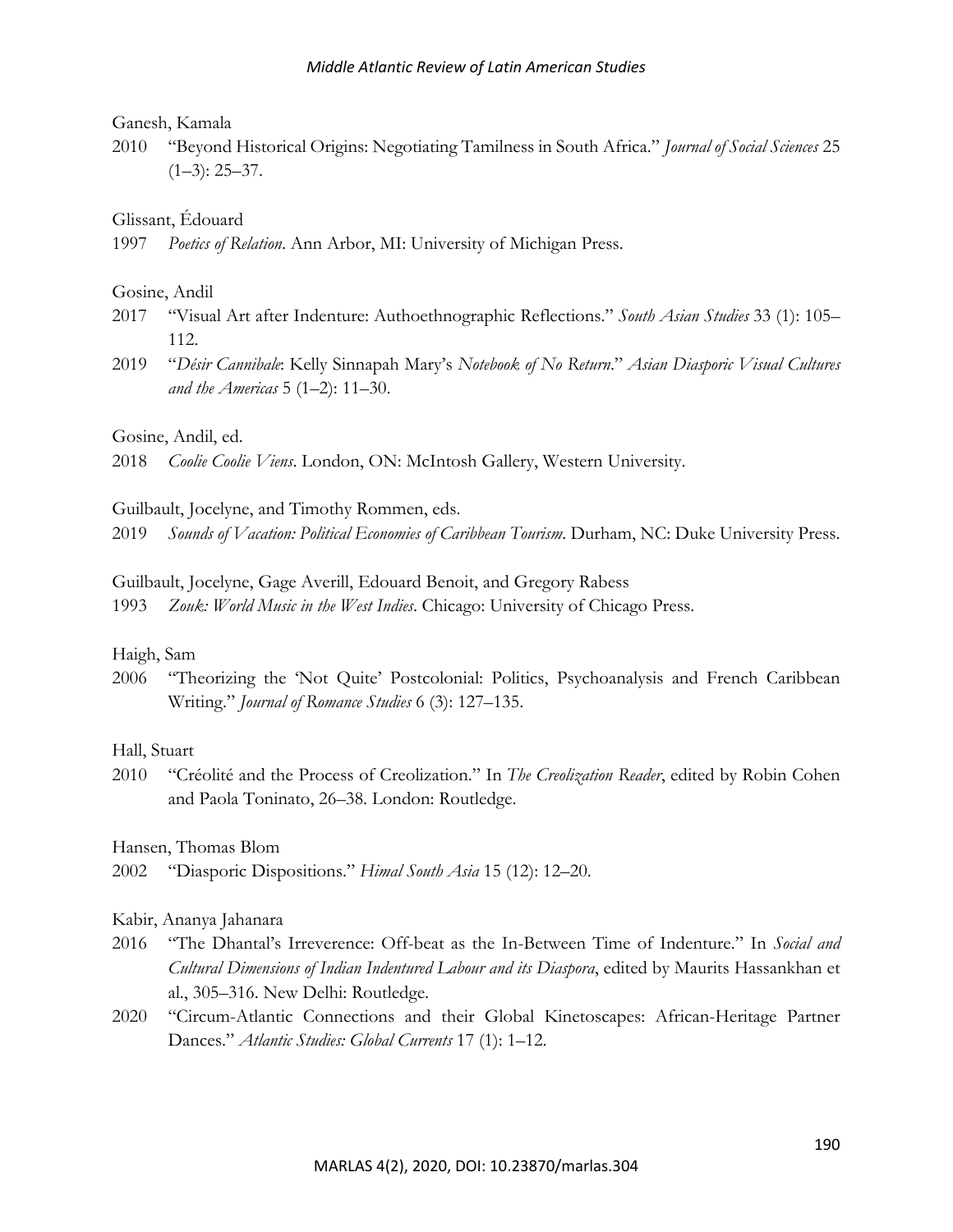#### Khan, Aisha

2004 *Callaloo Nation: Metaphors of Race and Religious Identity among South Asians in Trinidad*. Durham, NC: Duke University Press.

## Khemlani-David, Maya

1998 "Language Shift, Cultural Maintenance, and Ethnic Identity: A Study of a Minority Community: The Sindhis of Malaysia." *International Journal of the Sociology of Language* 130: 67– 76. https://doi.org/10.1515/ijsl.1998.130.67.

# Kumar, Ashutosh

2017 *Coolies of the Empire: Indentured Indians in the Sugar Colonies, 1830–1920*. Cambridge: Cambridge University Press.

# Leiris, Michel

1955 *Contacts de civilisations en Martinique et en Guadeloupe*. Vol. 2. Paris: Unesco.

# L'Étang, Gerry

2000 "Culte indien et évolution sociale en Martinique et en Guadeloupe." in *Le phénomène religieux dans la Caraïbe. Guadeloupe, Martinique, Guyane, Haïti*, compiled by Laënnec Hurbon, 263–284. Paris: Karthala.

## Martín-i-Pardo, Meritxell

2006 "Colombo cabri or vegetarian meal: wherein lies the power?" *Anthropology of Food* 5 (May). https://doi.org/10.4000/aof.89.

## Memorial ACTe website

n.d. http://memorial-acte.fr/the-founding-acte-memory-holds-the-future.

## Mishra, Sudesh

2008 "Tazia Fiji! The Place of Potentiality." In *Transnational South Asians: The Making of a Neo-Diaspora*, edited by Susan Koshy and R. Radhakrishnan, 71–94. Oxford: Oxford University Press.

## Mohabir, Nalini

2019 "Kala Pani: Aesthetic Deathscapes and the Flow of Water after Indenture." *Asian Diasporic Visual Cultures and the Americas* 5 (3): 293–314.

# Mohabir, Rajiv

2017 "Coolitude Poetics of Andil Gosine: A Coolitude Interview." Jacket 2, https://jacket2.org/commentary/coolitude-poetics-andil-gosine,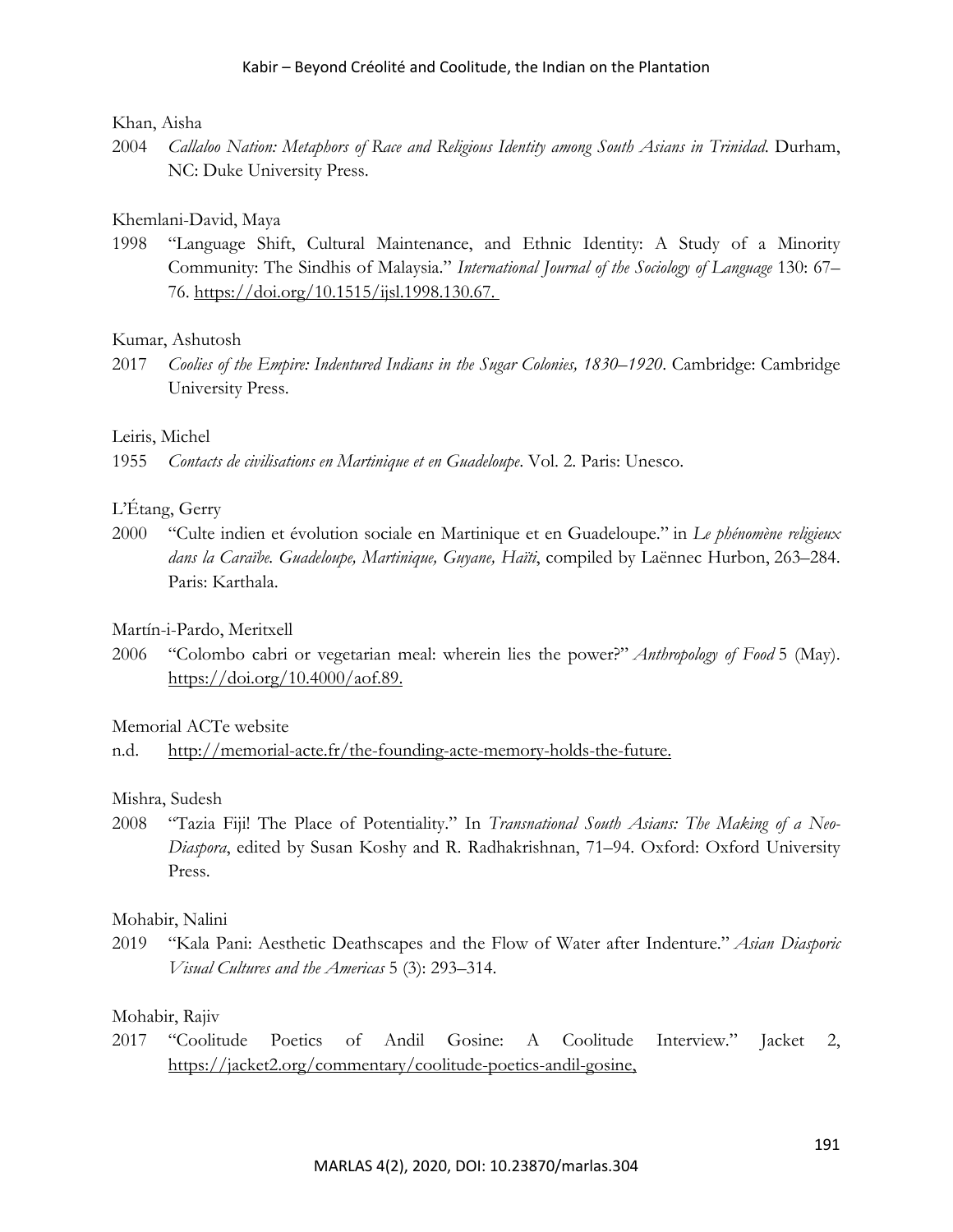#### Nettleford, Rex M.

- 1970 "The Melody of Europe, the Rhythm of Africa." In *Mirror, Mirror: Identity, Race and Protest in Jamaica*, by Nettleford, 171–211. Kingston, Jamaica: Collins and Sangster.
- 2003 *Caribbean Cultural Identity*. Kingston, Jamaica: Ian Randall Publishers.

#### Pearce, Marsha

2018 "Chanting Down Indenture." In *Coolie Coolie Viens*, edited by Andil Gosine, 5–9. London, ON: McIntosh Gallery, Western University.

#### Rohlehr, Gordon

2010 "Calypso Reinvents Itself." In *The Creolization Reader*, edited by Robin Cohen and Paola Toninato, 170–184. London: Routledge.

#### Schnakenbourg, Christian

1980 *Histoire de l'industrie sucrière en Guadeloupe aux XIXe et XXe siècles*. Paris: l'Harmattan.

Servan-Schreiber, Catherine, ed.

2014 *Indianité et créolité à l'île Maurice.* Paris: EHESS.

#### Sinnapah Mary, Kelly

2018 "Notenook of No Return." Multimedia work. Paintings | kelly-sinnapah-mary (wixsite.com).

#### Singaravélou, Pierre

1990 "Indians in the French Overseas Departments: Guadeloupe, Martinique, Reunion." In *South Asians Overseas: Migration and Ethnicity*, edited by Colin Clarke, Ceri Peach, and Steven Vertovec, 75–88. Cambridge: Cambridge University Press.

#### Sunder, Jason

2019 "Religious Beef: Dalit Literature, Bare Life, and Cow Protection in India." *Interventions* 21 (3): 337–353.

#### Swift, Candice Lowe

2007 "Privileging the Diaspora in Mauritius: Making World Heritage for a Multicultural Nation." *Diaspora: A Journal of Transnational Studies* 16 (3): 287–322.

#### Taylor, Diana

2003 *The Archive and the Repertoire: Performing Cultural Memory in the Americas*. Durham, NC: Duke University Press.

#### Tinker, Hugh

1974 *A New System of Slavery: The Export of Indian Labour Overseas.* London: Hansib Educational Book.